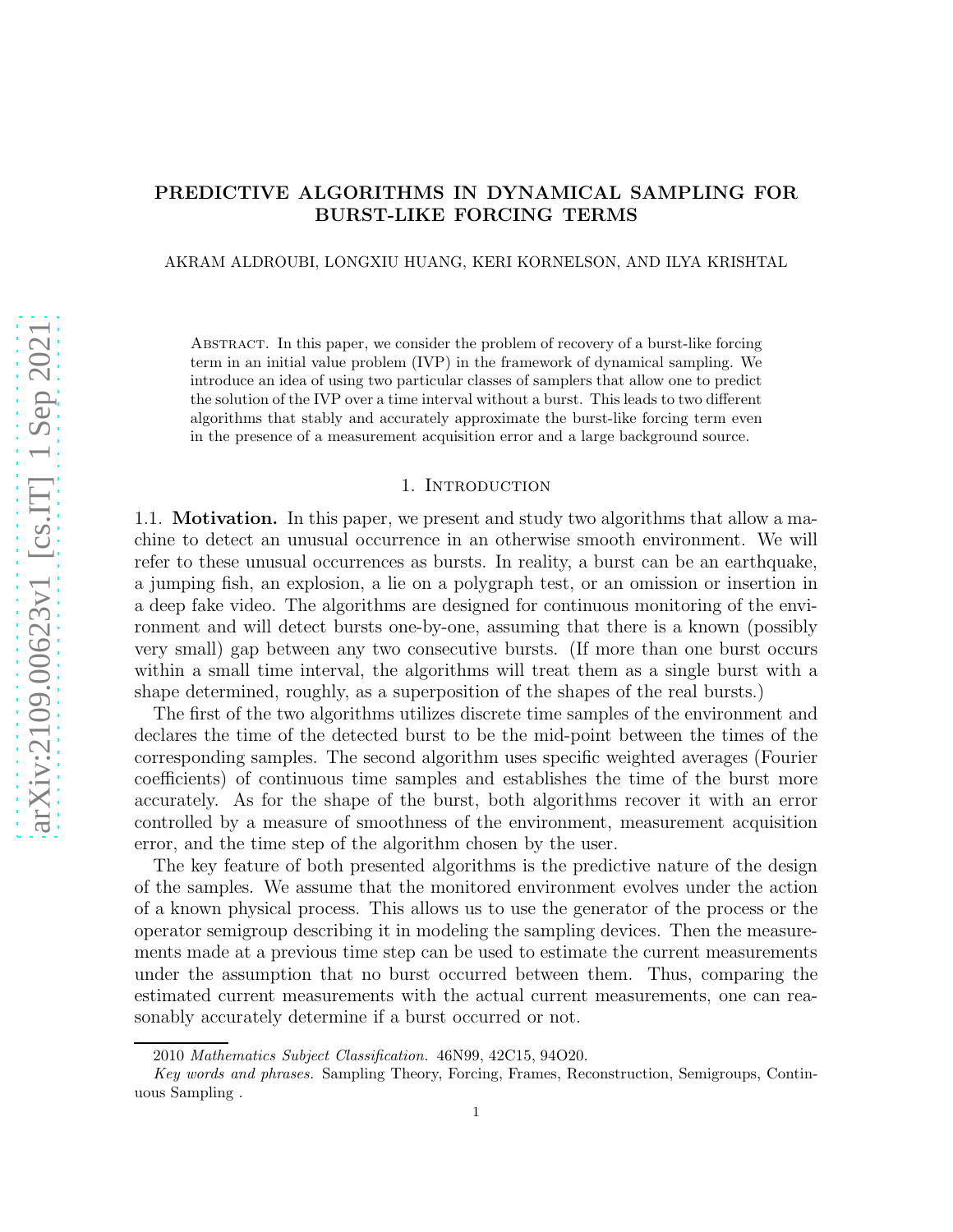#### 2 AKRAM ALDROUBI, LONGXIU HUANG, KERI KORNELSON, AND ILYA KRISHTAL

This work is motivated by the problem of isolating localized source terms considered in [\[13,](#page-24-0) [14\]](#page-24-1). Some real world inspiration was provided by the problems of identifying jumping fish from a video recording of the surface of a pond and transcribing the score of a musical piece from the spectrogram of its performance.

1.2. Problem setting. We consider the problem of recovering the "burst-like" portion  $f = f(x, t)$  of an unknown source term  $F = f + \eta$  from space-time samples of a function  $u = u(x, t)$  that evolves in time due to the action of a known evolution operator A and the forcing function F. The variable  $x \in \mathbb{R}^d$  is the "spatial" variable, while  $t \in \mathbb{R}_+$ represents time. For each fixed t,  $u(\cdot, t)$  can be viewed as a vector  $u(t)$  in a Hilbert space  $\mathcal H$  of functions on a subset of  $\mathbb R^d$ . With this identification we get the following abstract initial value problem:

<span id="page-1-2"></span>(1) 
$$
\begin{cases} \dot{u}(t) = Au(t) + F(t) \\ u(0) = u_0, \end{cases} \quad t \in \mathbb{R}_+, \ u_0 \in \mathcal{H}.
$$

Above  $\dot{u}: \mathbb{R}_+ \to \mathcal{H}$  is the time derivative of  $u, F: \mathbb{R}_+ \to \mathcal{H}$  is a forcing (or source) term, and  $A: D(A) \subseteq \mathcal{H} \to \mathcal{H}$  is a generator of a strongly continuous semigroup T.

A prototypical example arises when  $A = \Delta$  is the Laplacian operator on Euclidean space. For this case,  $F$  represents the unknown "heat source" a portion of which we seek to recover from the space-time samples of the temperature u.

In this paper, we only consider sources of the form  $F = f + \eta$ , where  $\eta$  is a Lipschitz continuous background source and  $f$  is a "burst-like" forcing term given by

<span id="page-1-0"></span>(2) 
$$
f(t) = \sum_{j=1}^{N} f_j \delta(t - t_j),
$$

for some unknown  $N \in \mathbb{N}$ , with  $0 < t_1 \ldots < t_N$  and  $f_j \in V$ . Here, the set V is a subset of H and  $\delta$  is the Dirac delta-function. We call each  $t_j$  the time of burst j and  $f_j$  the shape of the burst.

With the notation given above, the problem studied in this paper can be stated as follows.

<span id="page-1-1"></span>**Problem 1.** Design a (finite or countable) set of samplers  $\mathcal{G} \subseteq \mathcal{H}$  and an algorithm that allow one to stably and accurately approximate any f of the form [\(2\)](#page-1-0) from the samples obtained from values of the measurement function m given by

<span id="page-1-3"></span>(3) 
$$
\mathfrak{m}(t,g) = \langle u(t), g \rangle + \nu(t,g), \ t \geq 0, \ g \in \mathcal{G},
$$

where  $\nu$  is the measurement acquisition noise.

In our recent papers (see, e.g.,  $[1, 2, 3, 4, 5]$  $[1, 2, 3, 4, 5]$  $[1, 2, 3, 4, 5]$  $[1, 2, 3, 4, 5]$  $[1, 2, 3, 4, 5]$  $[1, 2, 3, 4, 5]$  $[1, 2, 3, 4, 5]$  $[1, 2, 3, 4, 5]$  and the references therein) we considered the problem of recovering a vector  $f \in \mathcal{H}$  from the samples  $\{\langle A^n f, g \rangle : g \in \mathcal{G}, n =$  $[0, 1, \ldots, L]$  and its continuous time analog [\[6\]](#page-23-5). We wish to utilize some of those ideas for Problem [1,](#page-1-1) thus putting it into the general framework of dynamical sampling. But first, we would like to make a few observations and assumptions that will let us explain the contributions of this paper more clearly.

The algorithms we design find the burst times  $t_j$  and shapes  $f_j$  one at a time from a stream of measurements. These algorithms rely on a known fixed minimal separation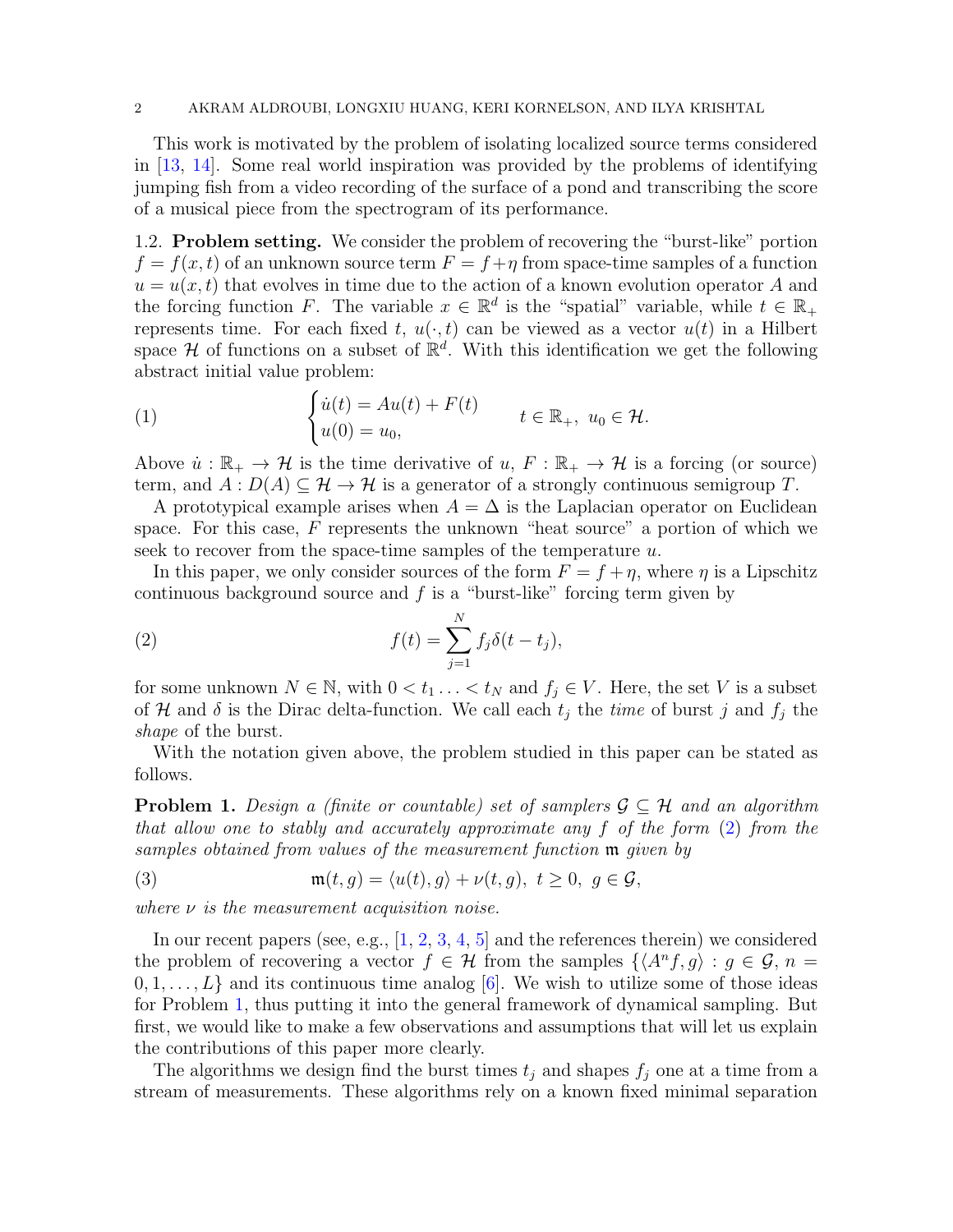$\gamma$  between the time of each burst. The value  $\gamma$  provides us with an upper bound on the time step  $\beta$  between samples in the data stream of the algorithms.

<span id="page-2-1"></span>**Assumption 1.** There is a known  $\gamma > 0$  such that  $t_{j+1}-t_j > \gamma$  for all  $j = 1, ..., N-1$ . The time step  $\beta$  is assumed to satisfy  $\beta < \frac{\gamma}{3}$  for Algorithm [1](#page-5-0) and  $\beta < \frac{\gamma}{6}$  for Algorithm [2.](#page-10-0)

Hereinafter, we denote by T the semigroup generated by the operator A in  $(1)$ . The first part of Problem [1](#page-1-1) is the design of the set of samplers  $\mathcal{G}$ . The following example illustrates some difficulties one could face with  $G$ . The example uses properties of semigroups found in Section [1.4.](#page-4-0)

Example 1. It may happen that one cannot uniquely determine a source term of the form [\(2\)](#page-1-0). In this example, let T be the semigroup of translations acting on  $\mathcal{H} = L^2(\mathbb{R})$ , i.e.  $[T(t)f](x) = f(x - t)$ .

Let  $f_1 = \chi_{[0,1]} - \frac{1}{2}$  $\frac{1}{2}\chi_{[2,3]}$  and  $\tilde{f}_1 = \chi_{[2,3]}$  in  $L^2(\mathbb{R})$ . We will consider the two burst-like source terms  $f = f_1 \delta(\cdot)$  and  $\tilde{f} = \tilde{f}_1 \delta(\cdot - 2)$ . We create initial value problems in the form of [\(1\)](#page-1-2) in the simplest case, where  $u_0 = 0$  and there is no background source. Looking ahead to Equation [\(5\)](#page-4-1), these problems have solutions u and  $\tilde{u}$ , respectively, where

$$
u(t) = u(\cdot, t) = T(t)f_1
$$
 and  $\tilde{u}(t) = \tilde{u}(\cdot, t) = \chi_{[2,\infty)}(t)T(t-2)\tilde{f}_1$ ,  $t \ge 0$ .

Let  $g = \chi_{[1,2]} + 2\chi_{[3,4]}$  be a single measurement function. The measurements of the u and  $\tilde{u}$  against g are, respectively,  $\langle u(t), g \rangle$  and  $\langle \tilde{u}(t), g \rangle$ , for all  $t \geq 0$ . We see, however, that these measurements of u and  $\tilde{u}$  match for all  $t \geq 0$ :

$$
\langle u(t), g \rangle = \langle \tilde{u}(t), g \rangle = \begin{cases} 0, & t \leq 2; \\ 2t - 4, & 2 < t \leq 3; \\ 8 - 2t, & 3 < t < 4; \\ 0, & t \geq 4. \end{cases}
$$

Thus, we cannot distinguish between solutions coming from the distinct forcing terms  $f_1$  $f_1$  and  $\tilde{f}_1$  using g alone for the measurements. Figure 1 illustrates  $u(t)$ ,  $\tilde{u}(t)$ , and g for selected values of t.

We break the question of sampler design into two parts. The first part is at the core of this paper and concerns the structure of the set  $\mathcal{G}$ . We express our choice of the structure in the following assumption.

<span id="page-2-0"></span>**Assumption 2.** For Algorithm [1,](#page-5-0) we assume that  $\mathcal{G} = \tilde{\mathcal{G}} \cup T^*(\beta)\tilde{\mathcal{G}}$  for some countable (possibly, finite) set  $\widetilde{G} \subseteq \mathcal{H}$ . For Algorithm [2,](#page-10-0) we assume that G is of the form  $\mathcal{G} =$  $\widetilde{\mathcal{G}} \cup A^*\widetilde{\mathcal{G}}$  for some countable (possibly, finite) set  $\widetilde{\mathcal{G}} \subseteq D(A^*)$ .

The second part of the sampler design question covers the need to reconstruct the shapes  $f_j$  from their samples  $\langle f_j, g \rangle, g \in \mathcal{G}$ . In this paper, we address this part only superficially in the form of the following assumption.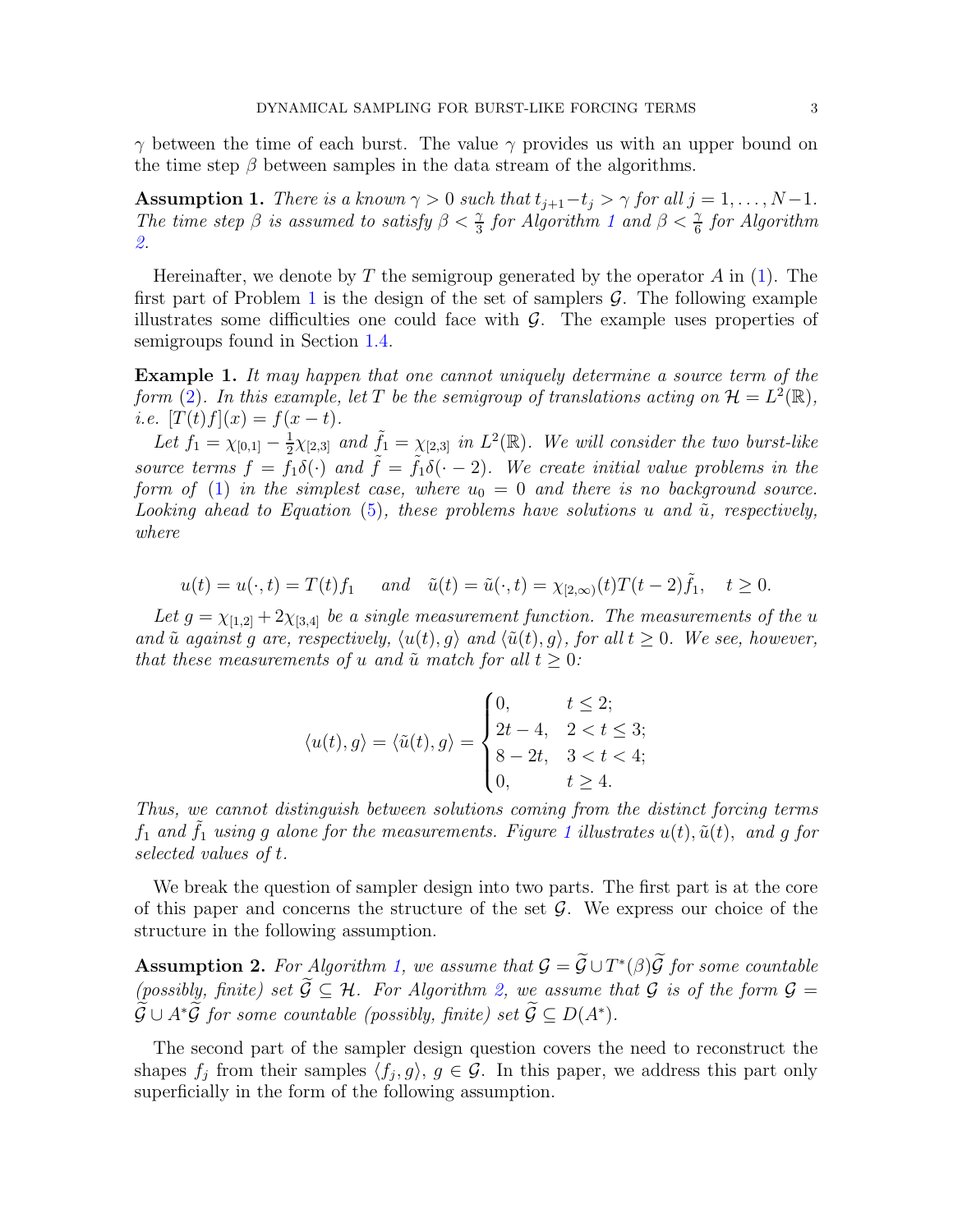<span id="page-3-0"></span>

FIGURE 1. In the figures shown here, the measurement function  $g$  is shown in red. In the first row of images, we see in blue  $u(t)$  respectively at  $t = 0, 0.5, 2, 2.5$ . In the second row, we see  $\tilde{u}(t)$  shown at the same times. Recall that  $\tilde{u}(t) = 0$  for all  $t < 2$ , so we don't see the function pop up until  $t = 2$ .

<span id="page-3-3"></span>**Assumption 3.** Assumption [2](#page-2-0) holds and the analysis map  $R_G: V \to \ell_{\infty}(\widetilde{\mathcal{G}})$  given by  $(R_{\mathcal{G}}h)(g) = \langle h, g \rangle, h \in V, g \in \mathcal{G},$  has a left inverse  $S_{\mathcal{G}} : R_{\mathcal{G}}V \subseteq \ell_{\infty}(\mathcal{G}) \to V \subseteq \mathcal{H},$ which is Lipschitz with a Lipschitz constant  $S \geq 0$ . We also let  $R = \sup_{g \in \tilde{\mathcal{G}}} ||g||$ .

More specific design of the set  $\tilde{G}$  can be included, based on the application at hand. Standard methods of frame theory and compressed sensing can be used for the applications we have in mind.

The next assumption is used to separate the burst-like term from the background source.

<span id="page-3-2"></span>**Assumption 4.** The background source  $\eta$  is Lipschitz with a Lipschitz constant  $L > 0$ .

Our next assumption deals with the error in acquisition of the measurements  $\langle u(t), q \rangle$ ,  $t > 0, g \in \mathcal{G}$ .

<span id="page-3-1"></span>**Assumption 5.** The additive noise  $\nu$  in the measurements [\(3\)](#page-1-3) satisfies

$$
\sup_{t>0, g\in\mathcal{G}}|\nu(t,g)|\leq\sigma.
$$

In view of Assumptions  $1 - 5$  $1 - 5$ , we say that an algorithm can stably and accurately approximate any  $f$  of the form  $(2)$  if the recovery error in the time and shape of a single burst produced by the algorithm can be bounded above in terms of the constants  $\beta$ ,  $\gamma$ , L, R, S, and  $\sigma$ .

For Algorithm [2,](#page-10-0) we will use another assumption on the step size  $\beta$ .

<span id="page-3-4"></span>**Assumption 6.** The time step  $\beta$  is assumed to satisfy  $L\beta < 1$  for Algorithm [2.](#page-10-0)

1.3. Main results. The main contribution of this paper is the idea of the structured sampler design expressed in Assumption [2.](#page-2-0) By choosing the structure of the set  $\mathcal G$ as described, we acquire the measurements in pairs at each sampling time  $n\beta$ ,  $n =$  $0, 1, \dots$ . The second measurement in a pair predicts a value of the first measurement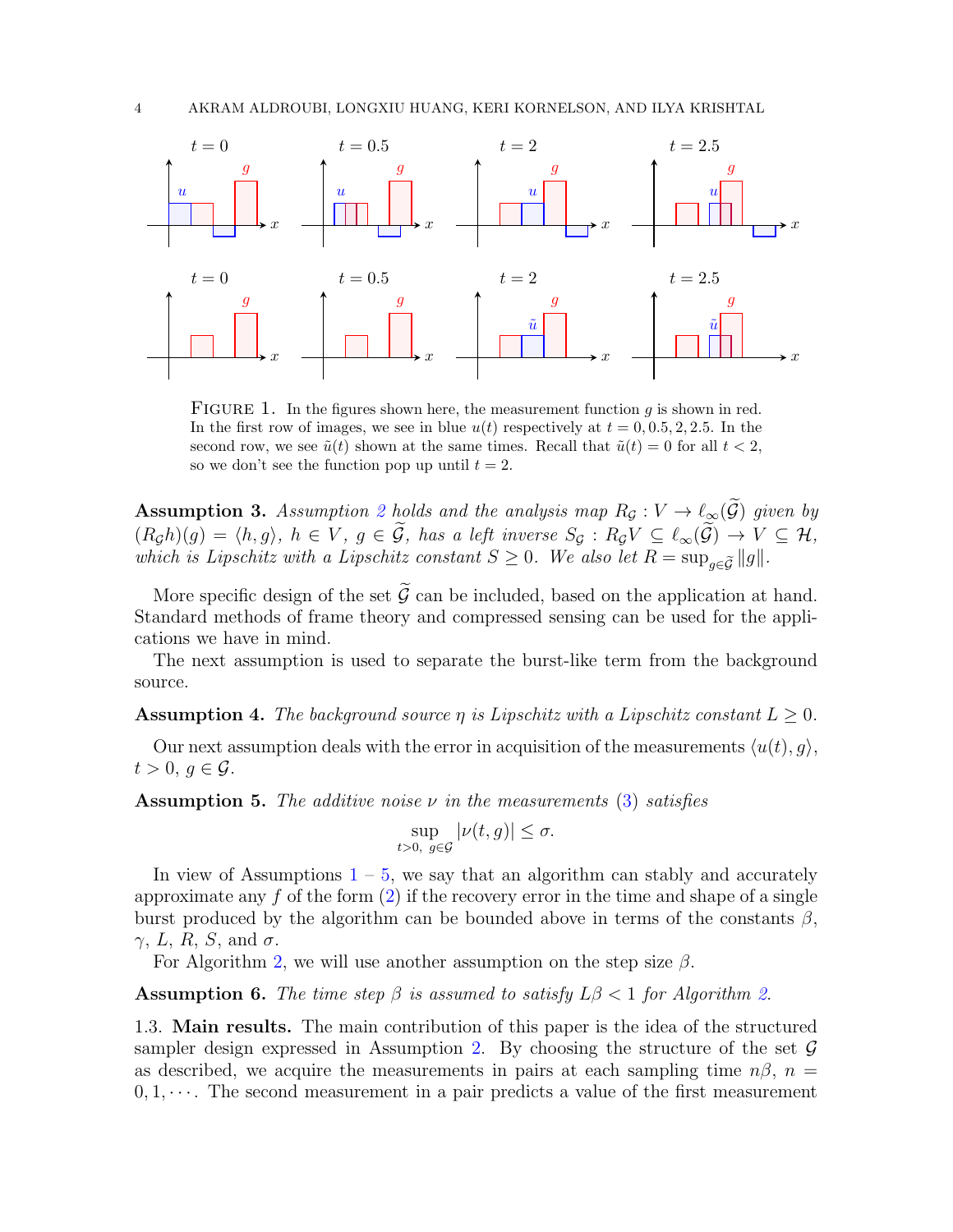in the corresponding pair at the next sampling time  $(n + 1)\beta$  if no burst happens between  $n\beta$  and  $(n+1)\beta$ . This allows us to determine if a burst had occurred in the interval  $[n\beta,(n+1)\beta)$ . Based on this idea and depending on the nature of available measurements, we designed two predictive algorithms. Algorithm [1](#page-5-0) utilizes discrete samples of the measurement function [\(3\)](#page-1-3), whereas Algorithm [2](#page-10-0) uses a small number of its Fourier coefficients over successive time intervals. Both algorithms stably and accurately approximate any  $f$  of the form  $(2)$  in the presence of non-trivial Lipschitz background source and measurement acquisition error. The performance analysis of the two algorithms is presented, respectively, in Theorems [2.1](#page-5-1) and [2.4,](#page-11-0) and their corollaries. In particular, for each of the two algorithms, we establish guaranteed upper bounds on the recovery errors of the burst times  $t_j$  and shapes  $f_j$  in terms of the constants  $\beta$ ,  $\gamma$ , L, R, S, and  $\sigma$ . We emphasize that the second algorithm can detect the bursts exactly if there is no noise and the background source is constant. These results are described in the main part of the paper, Section [2.](#page-5-2)

In Section [3,](#page-18-0) we illustrate the performance of the algorithms from Section [2](#page-5-2) on simple synthetic examples. We see that Algorithm [2](#page-10-0) typically performs much better than guaranteed by Theorem [2.4.](#page-11-0) The guarantees of Theorem [2.1](#page-5-1) for Algorithm [1,](#page-5-0) however, are usually sharper.

<span id="page-4-0"></span>1.4. **IVP toolkit.** We conclude the introduction section with a reminder of basic facts from the theory of one-parameter operator semigroups and their application to solving IVPs of the form [\(1\)](#page-1-2). We refer to [\[12\]](#page-24-2) for more information.

A strongly continuous operator semigroup is a map  $T : \mathbb{R}_+ \to B(\mathcal{H})$  (where  $B(\mathcal{H})$ is the space of all bounded linear operators on  $\mathcal{H}$ ), which satisfies

- (i)  $T(0) = I$ ,
- (ii)  $T(t + s) = T(t)T(s)$  for all  $t, s \geq 0$ , and
- (iii)  $||T(t)h h|| \to 0$  as  $t \to 0$  for all  $h \in \mathcal{H}$ .

The operator  $A$  is said to be a generator of the semigroup  $T$  if, given

$$
D(A) = \left\{ h \in \mathcal{H} : \lim_{t \to 0^+} \frac{1}{t} (T(t)h - h) \text{ exists} \right\},\
$$

A satisfies

$$
Ah = \lim_{t \to 0^+} \frac{1}{t} (T(t)h - h), \ h \in D(A).
$$

The semigroup T is said to be uniformly continuous if  $||T(t) - I|| \to 0$  as  $t \to 0$ . In this case,  $D(A) = H$ .

Recall [\[12,](#page-24-2) p. 436] that the (mild) solution of [\(1\)](#page-1-2) can be represented as

(4) 
$$
u(t) = T(t)u_0 + \int_0^t T(t-\tau)F(\tau)d\tau.
$$

Substituting  $F = f + \eta$  with f of the form [\(2\)](#page-1-0), yields

<span id="page-4-1"></span>(5) 
$$
u(t) = T(t)u_0 + \sum_{t_j \le t} T(t - t_j) f_j + \int_0^t T(t - \tau) \eta(\tau) d\tau, \quad t \ge 0.
$$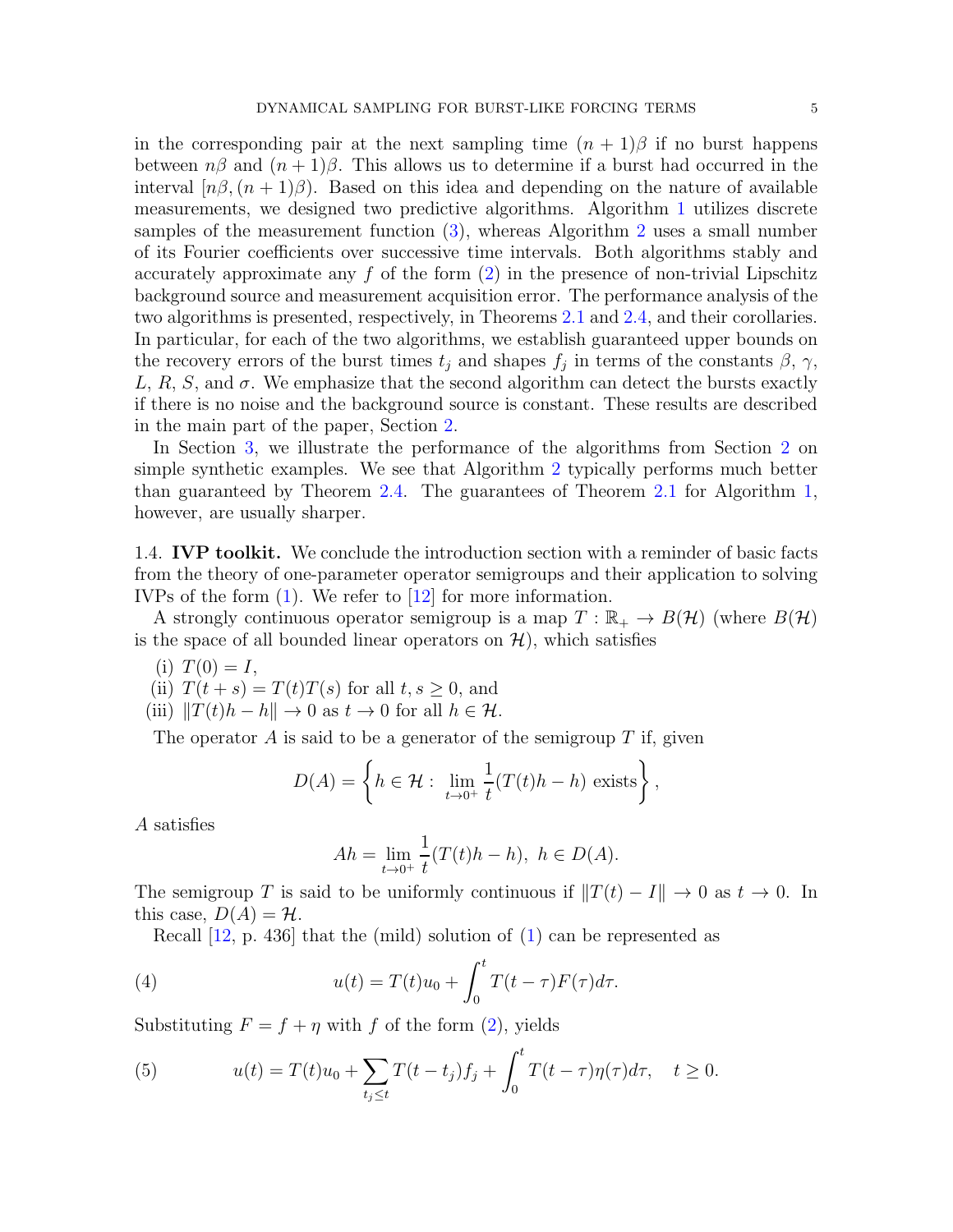# 2. Predictive algorithms

<span id="page-5-2"></span>In this section of the paper, we derive two algorithms for recovering the burst-like forcing term and then we perform error analyses for each.

2.1. Discrete sampling algorithm. In the first method, we acquire the following set of measurements:

<span id="page-5-3"></span>(6)  
\n
$$
\mathfrak{m}_n(g) = \langle u(n\beta), g \rangle + \nu(n\beta, g),
$$
\n
$$
\mathfrak{m}_n(T^*(\beta)g) = \langle u(n\beta), T^*(\beta)g \rangle + \nu(n\beta, T^*(\beta)g), \quad g \in \widetilde{\mathcal{G}}, n \in \mathbb{N},
$$

where  $\beta$  is a time sampling step, and  $\nu(n\beta, g)$ ,  $\nu(n\beta, T^*(\beta)g)$  represent additive noise that is assumed to be bounded according to Assumption [5:](#page-3-1)

$$
\sup_{n,g} |\nu(n\beta, g)| \le \sigma, \quad \sup_{n,g} |\nu(n\beta, T^*(\beta)g)| \le \sigma,
$$

for some  $\sigma \geq 0$ .

Thus, the totality of samplers consists of the set  $\mathcal{G} = \tilde{\mathcal{G}} \cup T^*(\beta)\tilde{\mathcal{G}}$ . The measurement  $\mathfrak{m}_n(T^*(\beta)g)$  can be thought of as a predictor of the value  $\langle u((n+1)\beta), g \rangle$  if no burst occurred in  $[n\beta,(n+1)\beta)$ , i.e., up to noise in the measurements and the influence of the "slowly varying" background source,  $\mathfrak{m}_{n+1}(q)$  should approximately equal to  $\mathfrak{m}_n(T^*(\beta)g)$  if no burst happened in the time interval  $[n\beta,(n+1)\beta)$ .

<span id="page-5-0"></span>Algorithm 1 The pseudo-code for approximating the time  $t_*$  and the shape  $f_*,$  of a burst in the time interval  $[n\beta,(n+1)\beta), n \geq 1$ .

- 1: Goal: Find a possible burst for the given measurements.
- 2: **Input:** The measurements:  $\mathfrak{m}_{\ell}(g)$  and  $\mathfrak{m}_{\ell}(T^*(\beta)g)$ , for  $g \in \mathcal{G}, \ell \in \{n, n+1, n+1\}$  $2, n+3$ ; a parameter  $K > 1$ .
- 3: Compute  $\Gamma_{\ell}(g) = \mathfrak{m}_{\ell+1}(g) \mathfrak{m}_{\ell}(T^*(\beta)g)$  for  $\ell = n, n + 1, n + 2$ .
- 4: Compute  $\Gamma_{\ell}(g) = \Gamma_{\ell+1}(g) \Gamma_{\ell}(g)$  for  $\ell = n, n + 1$ .
- 5: while  $g \in \mathcal{G}$  do<br>6:  $t_* := n\beta + \beta$
- $t_* := n\beta + \beta/2$
- 7: if  $|\Gamma_n(g)| \geq KCL\beta^2||g||$  and  $|\Gamma_{n+1}(g)| < CL\beta^2||g||$  then
- 8:  $f(g) := -\Gamma_n^{-}(g)$
- 9: else

10: 
$$
f(g) := 0.
$$

11: **Output:**  $t_*$  and  $f(g)$  for all  $g \in \widetilde{\mathcal{G}}$ .

<span id="page-5-1"></span> $\sum$ **Theorem 2.1.** Let Assumptions [1,](#page-2-1) [2,](#page-2-0) [4,](#page-3-2) and [5](#page-3-1) hold. Then for every  $g \in \mathcal{G}$ , the term  $\sum_{j=1}^{N} \langle f_j, g \rangle \delta(t - t_j)$  is well approximated by  $\sum_{j=1}^{N} \mathfrak{f}_j(g) \delta(t - \tilde{t}_j)$  that is obtained via successive applications of Algorithm [1.](#page-5-0) In particular, for the shape of a burst, we have

<span id="page-5-4"></span>(7) 
$$
|f_j(g) - \langle f_j, g \rangle| \le (K+1)CL\beta^2 ||g|| + h(f_j, g, \beta) + 4(K+1)\sigma, \ g \in \widetilde{\mathcal{G}},
$$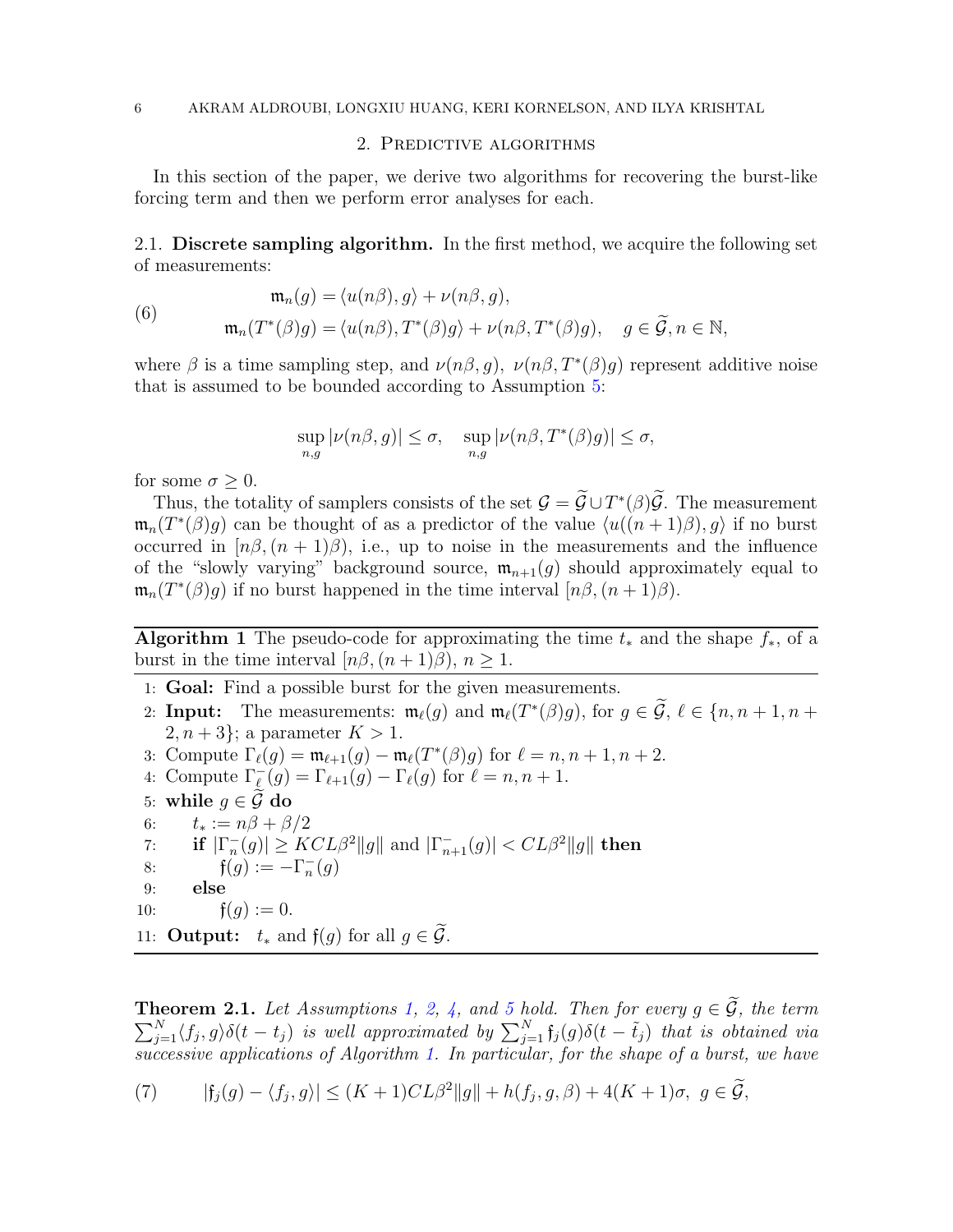where K is some constant bigger than 1 serving as the parameter in Algorithm [1,](#page-5-0)  $C = \sup_{t \in [0, \infty]} ||T(t)||$ ,  $\sigma = \sup_{t \in [0, \infty]} \nu(t, g)$ , and  $h(f_j, g, \beta) \to 0$  as  $\beta \to 0$ ; and, for the time of  $t\in[0,\beta]$ t,g the burst, we have  $|t_j - \tilde{t}_j| \leq \beta/2$  as long as  $\mathfrak{f}_j(g) \neq 0$  for some  $g \in \widetilde{\mathcal{G}}$ .

Using Assumption [3,](#page-3-3) and an extra condition on the semigroup  $T$ , we get the following corollary.

<span id="page-6-0"></span>**Corollary 2.2.** Let Assumptions  $1 - 5$  $1 - 5$  $1 - 5$  hold and assume also that

<span id="page-6-1"></span>(8) 
$$
\sup_{0\leq \alpha\leq \beta}||(T^*(\alpha)-I)g|| \leq D(\beta)||g||, \text{ for all } g \in \widetilde{\mathcal{G}},
$$

and some  $D : \mathbb{R}_+ \to \mathbb{R}_+$  such that  $D(\beta) \to 0$  as  $\beta \to 0$ . Then for any sufficiently small  $\beta > 0$ , the burst term f of the form [\(2\)](#page-1-0) is well approximated by  $\tilde{f}(t) = \sum_{j=1}^{N} \tilde{f}_j \delta(t - \tilde{t}_j)$ that is obtained via Algorithm [1](#page-5-0) from the samples [\(3\)](#page-1-3) (with  $\tilde{f}_j = S_{\mathcal{G}}f_j$ ). In particular, we have  $|t_j - \tilde{t}_j| \leq \frac{\beta}{2}$  as long as  $\tilde{f}_j \neq 0$  and

(9) 
$$
\|\tilde{f}_j - f_j\| \le S\big((K+1)CLR\beta^2 + 4(K+1)\sigma + D(\beta)R\|f_j\|\big),
$$

where  $R = \sup$  $\sup_{g\in\widetilde{\mathcal{G}}}\|g\|.$ 

**Remark 2.3.** If T is uniformly continuous, one may let D in Corollary [2.2](#page-6-0) be defined by  $D(\beta) = k\beta$  where k is some (sufficiently large) constant. The same can be done if the samplers in G span a subspace of H that is invariant for T and such that the restriction of  $T$  to this subspace is uniformly continuous. This would happen, for example, if  $T$  is the translation semigroup and  $\mathcal G$  is a subset of a Paley-Wiener space. More information on the Bernstein-type inequality  $(8)$ , such as an explicit estimate of the constant k, can be found in [\[8,](#page-24-3) Theorem 3.7] and references therein.

*Proof of Theorem [2.1.](#page-5-1)* We will assume that the initial condition  $u_0 = 0$  since we will only consider bursts for times  $t > 0$ . The expressions of  $\mathfrak{m}_n(g)$  and  $\mathfrak{m}_n(T^*(\beta)g)$  defined in [\(6\)](#page-5-3) are given by

(10)  
\n
$$
\mathfrak{m}_n(g) = \sum_{t_j < n\beta} \langle T(n\beta - t_j)f_j, g \rangle + \int_0^{n\beta} \langle T(n\beta - \tau)\eta(\tau), g \rangle \, d\tau + \nu(n\beta, g).
$$

and

(11)  
\n
$$
\mathfrak{m}_n(T^*(\beta)g) = \sum_{t_j < n\beta} \langle T(n\beta - t_j)f_j, T^*(\beta)g \rangle
$$
\n
$$
+ \int_0^{n\beta} \langle T(n\beta - \tau)\eta(\tau), T^*(\beta)g \rangle d\tau + \nu(n\beta, T^*(\beta)g).
$$

Let  $\Gamma_n = \mathfrak{m}_{n+1}(g) - \mathfrak{m}_n(T^*(\beta)g)$  be the difference between the measurement  $\mathfrak{m}_{n+1}(g)$  at time  $(n+1)\beta$  and its predicted value  $\mathfrak{m}_n(T^*(\beta)g)$  from the measurement at time  $n\beta$  if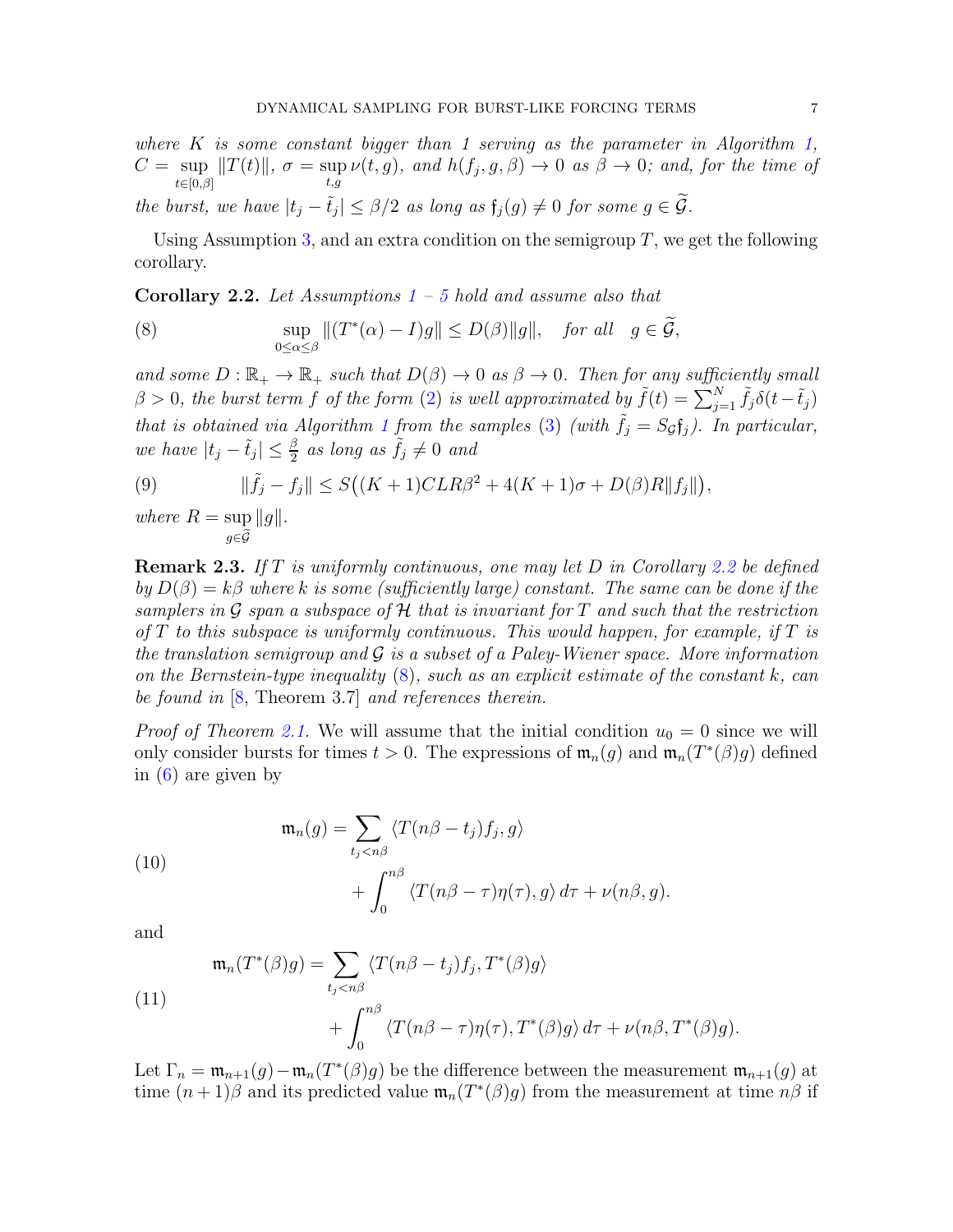#### 8 AKRAM ALDROUBI, LONGXIU HUANG, KERI KORNELSON, AND ILYA KRISHTAL

no burst occurs in the interval  $[n\beta,(n+1)\beta)$ . Defining the function  $v_n$  on  $[n\beta,(n+1)\beta)$ for each  $n$  as

.

<span id="page-7-0"></span>(12) 
$$
v_n(t) = \begin{cases} f_j \delta(t - t_j), & \text{if } t_j \in [n\beta, (n+1)\beta) \\ 0, & \text{otherwise,} \end{cases}
$$

we obtain

$$
\Gamma_n = \mathfrak{m}_{n+1}(g) - \mathfrak{m}_n(T^*(\beta)g)
$$
\n
$$
= \sum_{t_j < (n+1)\beta} \langle T((n+1)\beta - t_j)f_j, g \rangle + \int_0^{(n+1)\beta} \langle T((n+1)\beta - \tau)\eta(\tau), g \rangle d\tau + \nu((n+1)\beta, g)
$$
\n
$$
- \sum_{t_j < n\beta} \langle T(n\beta - t_j)f_j, T^*(\beta)g \rangle - \int_0^{n\beta} \langle T(n\beta - \tau)\eta(\tau), T^*(\beta)g \rangle d\tau - \nu(n\beta, T^*(\beta)g) \rangle
$$
\n
$$
= \langle T((n+1)\beta - t_n)v_n, g \rangle + \int_{n\beta}^{(n+1)\beta} \langle T((n+1)\beta - \tau)\eta(\tau), g \rangle d\tau
$$
\n
$$
+ \nu((n+1)\beta, g) - \nu(n\beta, T^*(\beta)g)
$$
\n
$$
= \langle T((n+1)\beta - t_n)v_n, g \rangle + \int_0^{\beta} \langle T(\beta - \tau)\eta(n\beta + \tau), g \rangle d\tau + \nu((n+1)\beta, g) - \nu(n\beta, T^*(\beta)g).
$$

In order to minimize the effect of the background source on our prediction, we compare our predictions in two consecutive time samples and compute  $\Gamma_{n+1} - \Gamma_n$ . Using the calculation above, we get

<span id="page-7-1"></span>
$$
\Gamma_{n+1} - \Gamma_n
$$
  
=  $\langle T((n+2)\beta - t_{n+1})v_{n+1}, g \rangle + \int_0^\beta \langle T(\beta - \tau)\eta((n+1)\beta + \tau), g \rangle d\tau$   
(13)
$$
- \left( \langle T((n+1)\beta - t_n)v_n, g \rangle + \int_0^\beta \langle T(\beta - \tau)\eta(n\beta + \tau), g \rangle d\tau \right) + \xi_n
$$

$$
= \langle T((n+2)\beta - t_{n+1})v_{n+1}, g \rangle - \langle T((n+1)\beta - t_n)v_n, g \rangle
$$

$$
+ \int_0^\beta \langle T(\beta - \tau)(\eta((n+1)\beta + \tau) - \eta(n\beta + \tau)), g \rangle d\tau + \xi_n,
$$

where  $\xi_n = \nu((n+2)\beta, g) - \nu((n+1)\beta, T^*(\beta)g) - \nu((n+1)\beta, g) + \nu(n\beta, T^*(\beta)g).$ 

If there is no burst in  $[n\beta,(n+2)\beta)$  (i.e.,  $v_n = v_{n+1} = 0$ ), then the difference  $|\Gamma_{n+1} - \Gamma_n|$  should be small, and should only depend on the sampling time  $\beta$ , the samplers g, the Lipschitz constant L of the background source, and the noise level  $\sigma$ .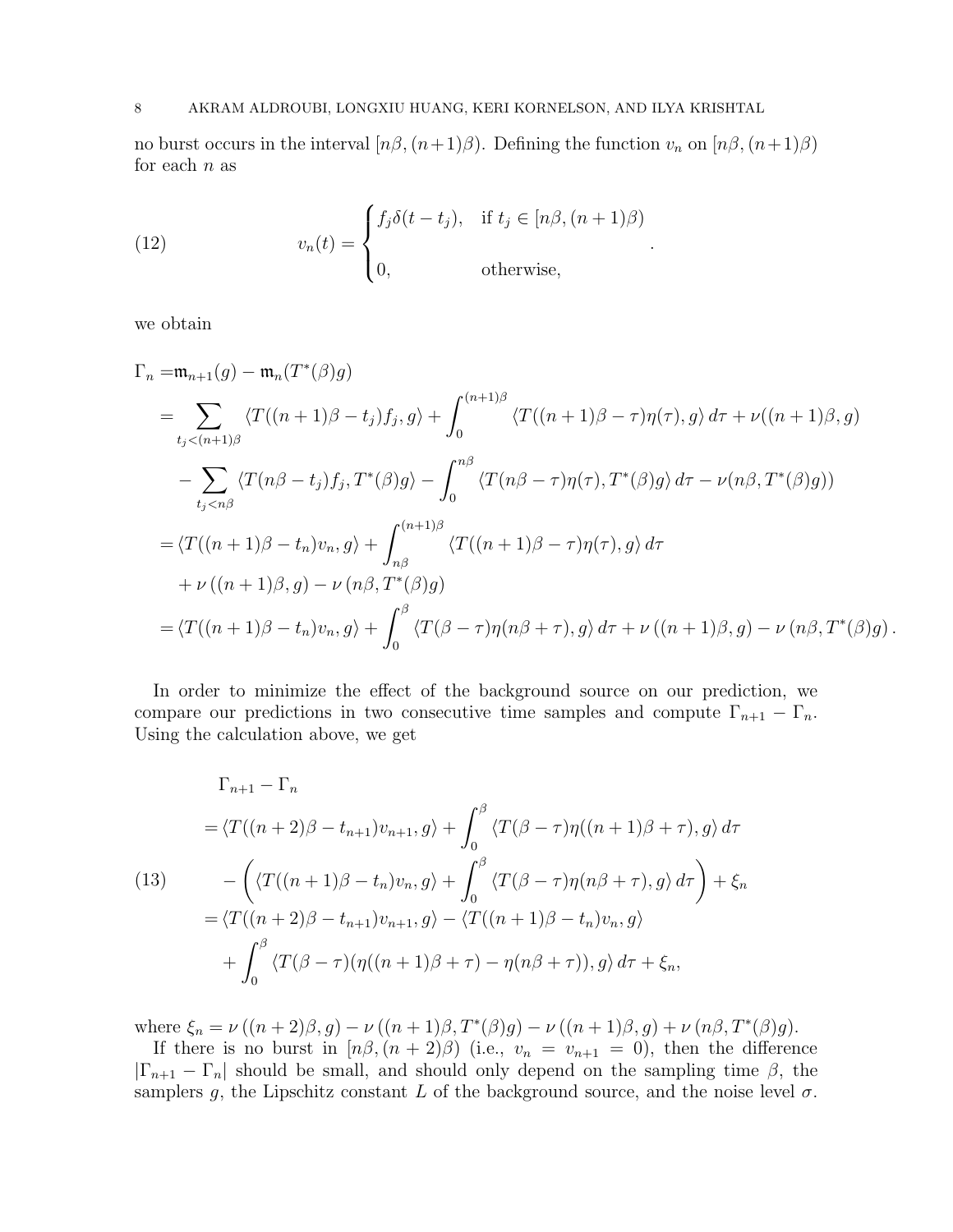Estimating  $|\Gamma_{n+1} - \Gamma_n|$  from above, we get

<span id="page-8-0"></span>
$$
|\Gamma_{n+1} - \Gamma_n| \le \left| \int_0^\beta \left\langle T(\beta - \tau) (\eta((n+1)\beta + \tau) - \eta(n\beta + \tau)), g \right\rangle d\tau \right| + |\xi_n|
$$
  
\n
$$
\le \int_0^\beta \left| \left\langle T(\beta - \tau) (\eta((n+1)\beta + \tau) - \eta(n\beta + \tau)), g \right\rangle d\tau + 4\sigma \right|
$$
  
\n(14)  
\n
$$
= \int_0^\beta \left| \left\langle (\eta((n+1)\beta + \tau) - \eta(n\beta + \tau)), T^*(\beta - \tau)g \right\rangle d\tau + 4\sigma \right|
$$
  
\n
$$
\le \int_0^\beta \|\eta((n+1)\beta + \tau) - \eta(n\beta + \tau))\| \|T^*(\beta - \tau)g\| d\tau + 4\sigma
$$
  
\n
$$
\le CL\beta^2 \|g\| + 4\sigma.
$$

Using the last inequality, we will declare that a burst occurred in  $[n\beta,(n+2)\beta)$  if the value of  $|\Gamma_{n+1}-\Gamma_n|$  is above the threshold  $Q(g) = K (CL\beta^2||g|| + 4\sigma)$  where K is some chosen number larger than 1, i.e.

$$
|\Gamma_{n+1} - \Gamma_n| \ge K \left( CL\beta^2 ||g|| + 4\sigma \right).
$$

To decide if the burst occurred in the interval  $[n\beta,(n+1)\beta)$  or in  $[(n+1)\beta,(n+2)\beta)$ , we take into account the estimate  $|\Gamma_{n+2} - \Gamma_{n+1}|$  between the times  $(n+1)\beta$  and  $(n+2)\beta$ , and use the fact that the minimal time between two bursts is  $\gamma > 3\beta$  (see Assumption [1\)](#page-2-1). To do this, we define the burst detector function  $f(g)$  on  $[(n+1)\beta, (n+2)\beta)$  as follows

$$
\mathfrak{f}(g) = \begin{cases} \Gamma_{n+1} - \Gamma_n, & \text{if } |\Gamma_{n+1} - \Gamma_n| \ge Q(g) \text{ and } |\Gamma_{n+2} - \Gamma_{n+1}| \ge Q(g); \\ 0, & \text{Otherwise.} \end{cases}
$$

To see how the function  $f(q)$  behaves, we compute the difference

 $f(q) - \langle T((n+2)\beta - t_{n+1})v_{n+1}, q \rangle$ ,

where  $v_{n+1} \neq 0$  when a burst occurs in the interval  $[(n+1)\beta,(n+2)\beta)$  and  $v_{n+1} = 0$ otherwise as in  $(12)$ . Using  $(13)$ , we get

$$
f(g) - \langle T((n+2)\beta - t_{n+1})v_{n+1}, g \rangle =
$$
\n
$$
\begin{cases}\n-\langle T((n+1)\beta - t_n)v_n, g \rangle + \int_0^\beta \langle T(\beta - \tau)(\eta((n+1)\beta + \tau) - \eta(n\beta + \tau)), g \rangle d\tau + \xi, \\
\text{if } |\Gamma_{n+1} - \Gamma_n| \ge Q(g) \text{ and } |\Gamma_{n+2} - \Gamma_{n+1}| \ge Q(g); \\
-\langle T((n+2)\beta - t_{n+1})v_{n+1}, g \rangle, \quad \text{Otherwise.} \n\end{cases}
$$

We must consider two cases: 1) when  $|\Gamma_{n+1} - \Gamma_n| \ge Q(g)$  and  $|\Gamma_{n+2} - \Gamma_{n+1}| \ge Q(g)$ ; 2)  $|\Gamma_{n+1} - \Gamma_n| < Q(g)$  or  $|\Gamma_{n+2} - \Gamma_{n+1}| < Q(g)$ .

For the case where  $|\Gamma_{n+1} - \Gamma_n| \ge Q(g)$  and  $|\Gamma_{n+2} - \Gamma_{n+1}| \ge Q(g)$ , we detect a burst in  $[n\beta,(n+2)\beta)$  and  $[(n+1)\beta,(n+3)\beta)$ . But since  $t_{j+1} - t_j > 3\beta$  by assumption, there must be a single burst that occurred in  $[(n+1)\beta,(n+2)\beta)$  and there is no burst

.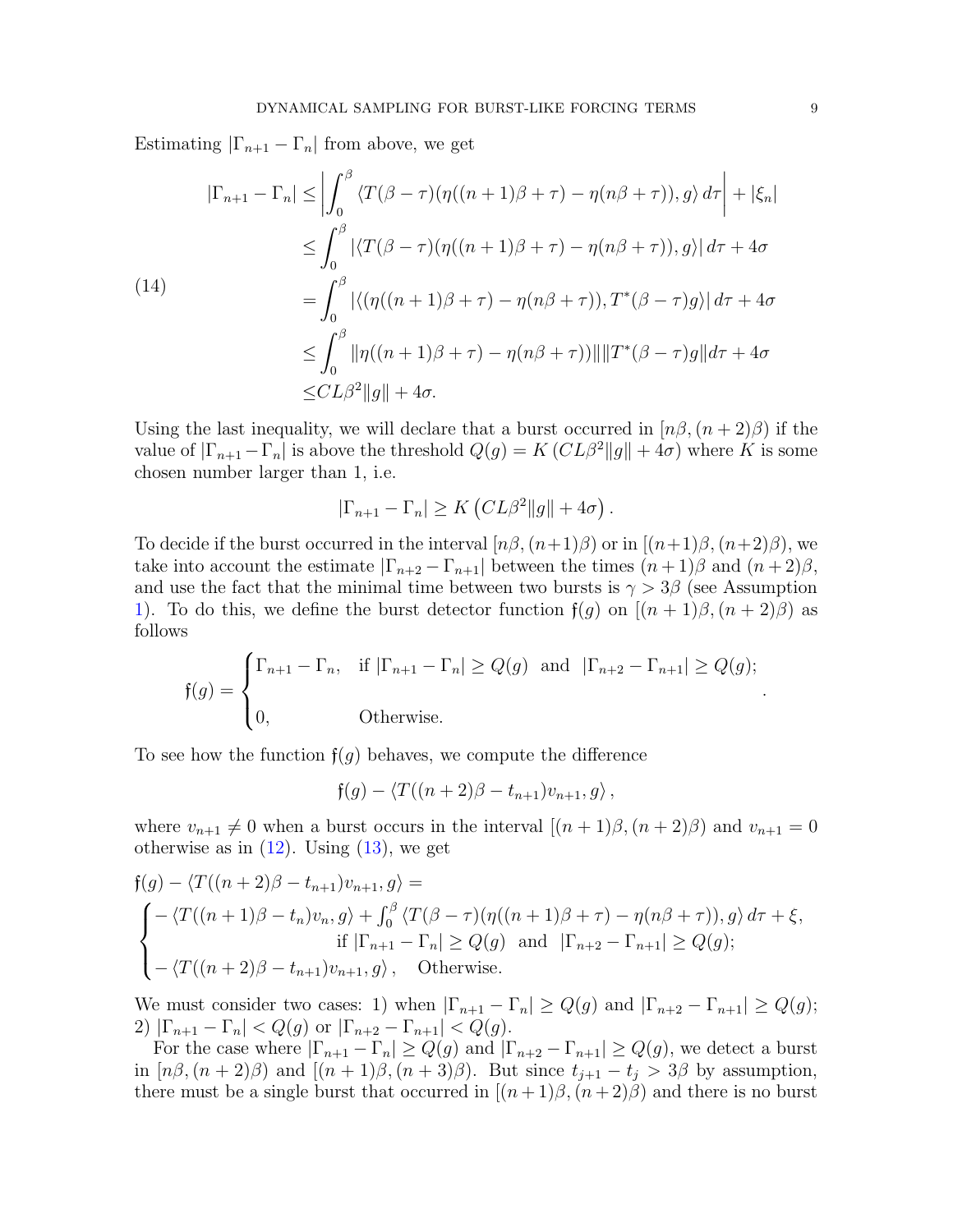in  $[n\beta,(n+1)\beta)$ . Therefore,  $\langle T((n+1)\beta - t_n)v_n, g \rangle = 0$  since  $v_n = 0$ . In addition, by [\(14\)](#page-8-0), when  $|\Gamma_{n+1} - \Gamma_n| \ge Q(g)$  and  $|\Gamma_{n+2} - \Gamma_{n+1}| \ge Q(g)$ , from [\(15\)](#page-9-0), we get that

$$
|f(g) - \langle T((n+2)\beta - t_{n+1})v_{n+1}, g \rangle| \leq CL\beta^2 ||g|| + 4\sigma.
$$

For the second case when  $|\Gamma_{n+1} - \Gamma_n| < Q(g)$  or  $|\Gamma_{n+2} - \Gamma_{n+1}| < Q(g)$ , we can assume, without loss of generality, that  $|\Gamma_{n+2} - \Gamma_{n+1}| < Q(g)$ . Computing the error for this case we get (15)

<span id="page-9-0"></span>
$$
|f(g) - \langle T((n+2)\beta - t_{n+1})v_{n+1}, g \rangle|
$$
  
=  $|\langle T((n+2)\beta - t_{n+1})v_{n+1}, g \rangle + (\Gamma_{n+2} - \Gamma_{n+1}) - (\Gamma_{n+2} - \Gamma_{n+1})|$   
 $\leq |\langle T((n+2)\beta - t_{n+1})v_{n+1}, g \rangle + (\Gamma_{n+2} - \Gamma_{n+1})| + |\Gamma_{n+2} - \Gamma_{n+1}|$   
=  $\left| \int_0^\beta \langle T(\beta - \tau)(\eta((n+2)\beta + \tau) - \eta((n+1)\beta + \tau)), g \rangle d\tau + \xi_{n+1} \right| + |\Gamma_{n+2} - \Gamma_{n+1}|$   
 $\leq CL\beta^2 ||g|| + 4\sigma + Q(g) = (K+1)\Big( CL\beta^2 ||g|| + 4\sigma \Big).$ 

Using the last inequality, we can now estimate  $|f(g) - \langle v_{n+1}, g \rangle|$  by

(16)  
\n
$$
|f(g) - \langle v_{n+1}, g \rangle|
$$
\n
$$
\leq |f(g) - \langle T((n+2)\beta - t_{n+1})v_{n+1}, g \rangle |
$$
\n
$$
+ | \langle T((n+2)\beta - t_{n+1})v_{n+1}, g \rangle - \langle v_{n+1}, g \rangle |
$$
\n
$$
\leq (K+1)(CL\beta^2 ||g|| + 4\sigma) + h(v_{n+1}, g, \beta),
$$

where  $h(v_{n+1}, g, \beta) = |\langle T((n+2)\beta - t_{n+1})v_{n+1}, g \rangle - \langle v_{n+1}, g \rangle|$ . Using Property (3) of Section 1.4, it follows that  $h(v_{n+1}, g, \beta) \to 0$  as  $\beta \to 0$ . Section [1.4,](#page-4-0) it follows that  $h(v_{n+1}, g, \beta) \to 0$  as  $\beta \to 0$ .

*Proof of Corollary [2.2.](#page-6-0)* For  $t_i \in [n\beta, (n+1)\beta)$ , using the expression of  $h(v_n, g, \beta)$  de-rived in the proof of Theorem [2.1,](#page-5-1) Definition  $(12)$  of  $v_n$ , and the assumptions of the corollary we get

(17) 
$$
h(f_j, g, \beta) = |\langle T((n+1)\beta - t_n)f_j, g \rangle - \langle f_j, g \rangle|
$$
  
=  $|\langle f_j, (T^*((n+1)\beta) - t_n) - I)g \rangle| \le D(\beta) \|g\| \|f_j\| \le D(\beta) R \|f_j\|.$ 

Thus, using [\(7\)](#page-5-4) and Assumption [3](#page-3-3) we obtain

$$
\|\tilde{f}_j - f_j\| \le S\big((K+1)CLR\beta^2 + D(\beta)R\|f_j\|\big)
$$

and the result is proved.  $\square$ 

2.2. The Prony-Laplace algorithm. In this section, we describe the second predictive algorithm for approximating the burst-like portion  $f$  of the forcing term  $F$  in the IVP [\(1\)](#page-1-2). In contrast with the case of the first algorithm, here we use average samples of the measurement function [\(3\)](#page-1-3), which can be thought of as discrete samples of its short-time Fourier transform. The idea of the algorithm is based on the Laplace transform [\[7\]](#page-24-4) and Prony's methods [\[15\]](#page-24-5).

Similar to the first algorithm, the predictive nature of this one is also manifested in a specific choice of the sampling set  $\mathcal G$ . However, this time, we use the generator  $A$ rather than the semigroup  $T$  (see Assumption [2\)](#page-2-0).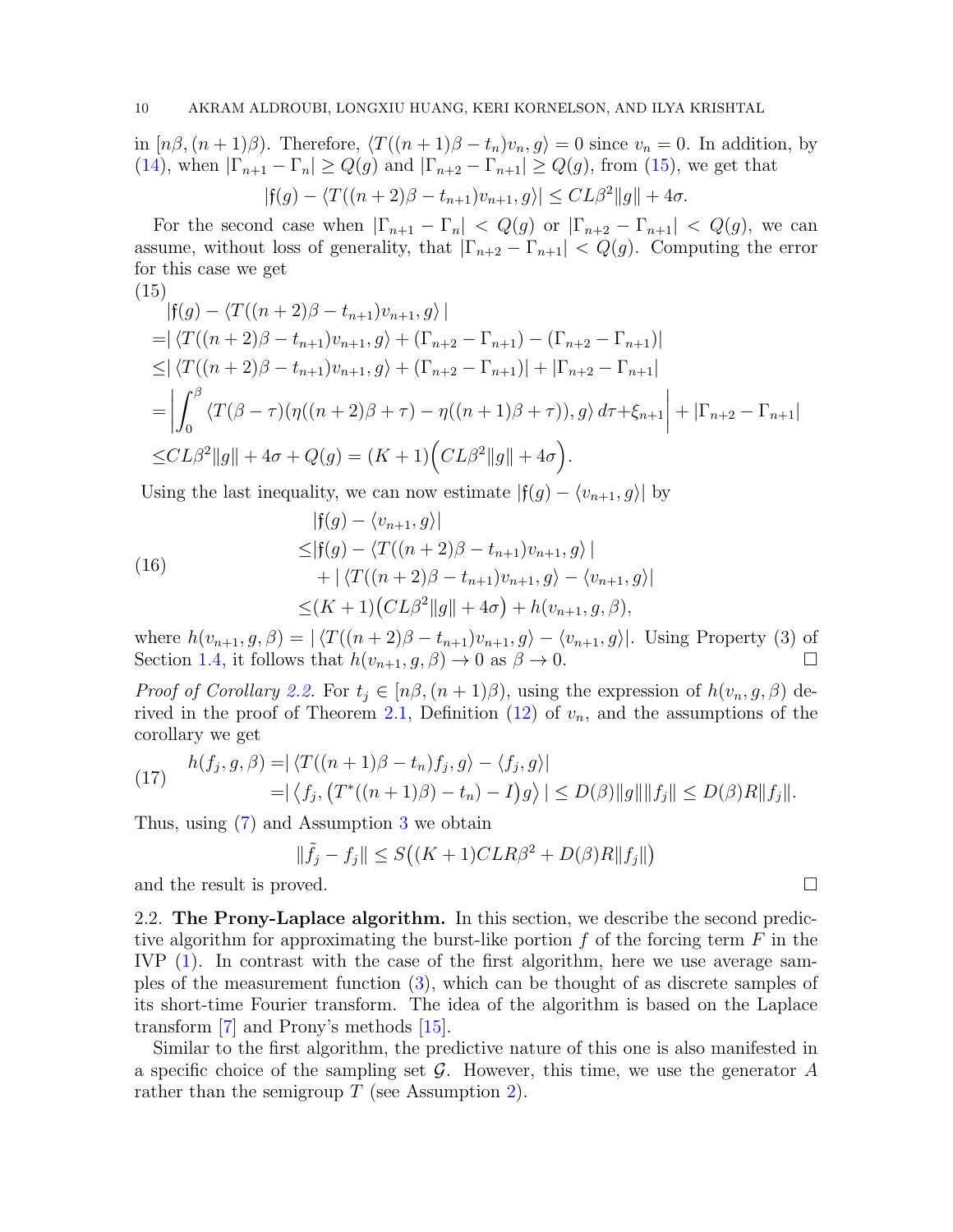<span id="page-10-1"></span>Under Assumptions  $1 - 6$  $1 - 6$ , we will utilize the measurements of the form

(18) 
$$
\widehat{\mathfrak{m}}_{k\ell}(g) = \int_{(\ell-1)\beta}^{(\ell+1)\beta} e^{-\frac{\pi ik}{\beta}t} \left\langle u(t), \left(\frac{\pi ik}{\beta}I - A^*\right)g\right\rangle dt + \nu_{k\ell}(g)
$$

for  $k \in \{0, 1, 2\}, \ell \in \mathbb{N}, q \in \mathcal{G}.$ 

Our goal is to provide a good approximation of the signal  $f$  of the form  $(2)$  given the measurements [\(18\)](#page-10-1). Clearly, these samples can be easily obtained from the measurements [\(3\)](#page-1-3) if those are given; in this case,

<span id="page-10-2"></span>
$$
(19) \quad \nu_{k\ell}(g) = \int_{(\ell-1)\beta}^{(\ell+1)\beta} e^{-\frac{\pi i k}{\beta}t} \left[ \frac{\pi i k}{\beta} \nu(t,g) - \nu(t,A^*g) \right] dt, \ k \in \{0,1,2\}, \ \ell \in \mathbb{N}, \ g \in \widetilde{\mathcal{G}}.
$$

Observe that from [\(19\)](#page-10-2) and Assumption [5](#page-3-1) we get

(20) 
$$
|\nu_{k\ell}(g)| \le 2(\pi k + \beta)\sigma \le 2(2\pi + \beta)\sigma =: \tilde{\sigma}, \ k \in \{0, 1, 2\}, \ \ell \in \mathbb{N}, \ g \in \tilde{\mathcal{G}}.
$$

<span id="page-10-3"></span><span id="page-10-0"></span>Our goal will be achieved once the following theorem is proved.

Algorithm 2 The pseudo-code for approximating the time  $t_*$  and the shape  $f_*$ , of a burst in the time interval  $\left[ (\ell - \frac{2}{3}) \right]$  $\frac{2}{3})\beta$ ,  $(\ell + \frac{17}{3})$  $\frac{17}{3})\beta].$ 

1: **Goal:** Find a possible burst given two triples of measurements per  $g \in \widetilde{\mathcal{G}}$ . 2: **Input:**  $\widehat{\mathfrak{m}}_{k(\ell+j)}(g), k \in \{0,1,2\}, j = \{\ell\} + \{0,1,2,3,4,5\}, g \in \widetilde{\mathcal{G}}.$ 3: Let  $t_* = \ell - 1$ . 4: for  $g \in \tilde{\mathcal{G}}$  do<br>5: Let  $t(q) =$ Let  $t(g) = \ell - 1$  and  $\mathfrak{f}(g) = 0$ . 6: Let  $\Gamma_{kj} = \widehat{\mathfrak{m}}_{kj}(g) + (-1)^j \widehat{\mathfrak{m}}_{(k+1)j}(g), k \in \{0, 1\}, j \in \{\ell\} + \{0, 1, 2, 3, 4, 5\}.$ 7: Let  $\Delta_{kj} = \Gamma_{kj} - \Gamma_{k(j+2)}$ ,  $k \in \{0, 1, 2\}$ ,  $j \in \{\ell\} + \{0, 1, 2, 3\}$ . 8: **for**  $j \in \{\ell\}+\{0, 1, 2, 3, 4, 5\}$  do<br>9: Set  $\chi_i = 1$ . Set  $\chi_i = 1$ . 10: **for**  $j \in \{\ell\} + \{0, 1, 2, 3, 4, 5\}$  do 11: if  $\min\{|\Delta_{0j}|, |\Delta_{1j}|, |\Delta_{0j} + (-1)^j \Delta_{1j}|\} \leq \frac{64}{\pi}\beta \|g\| + 16 \max\left\{\tilde{\sigma}, \sqrt{\tilde{\sigma}}\right\}$  then  $12:$  $\chi_i := 0, \, \chi_{i+2} := 0.$ 13: **for**  $j \in {\ell}$  + {0, 1, 2, 3} do<br>14: **if**  $\chi_i \chi_{i+2} = 1$  **then** if  $\chi_i \chi_{i+2} = 1$  then 15:  $\chi_j := 0.$ 16: **for**  $j \in {\ell}$  + {0, 1, 2, 3, 4, 5} do<br>17: **if**  $\chi_j = 1$  then if  $\chi_i = 1$  then 18:  $t(g) = \ell \beta - \frac{\beta}{\pi}$  $\frac{\beta}{\pi}\arg \frac{\Delta_{1j}}{\Delta_{0j}}$  $\frac{\Delta_{1j}}{\Delta_{0j}},$ 19: **if**  $|t(g) - \ell \beta| < \frac{2}{3}$  $\frac{2}{3}\beta$  then 20:  $f(g) := \frac{\Delta_{0j}^2}{\Delta_{0j} + (-1)^j \Delta_{1j}}.$ 21: Compute  $t_*$  by averaging all  $t(g)$  that are bigger than  $\ell - 1$ . 22: Let  $f_* = S_{\mathcal{G}}f$ . 23: Output:  $t_*$  and  $f_*$ .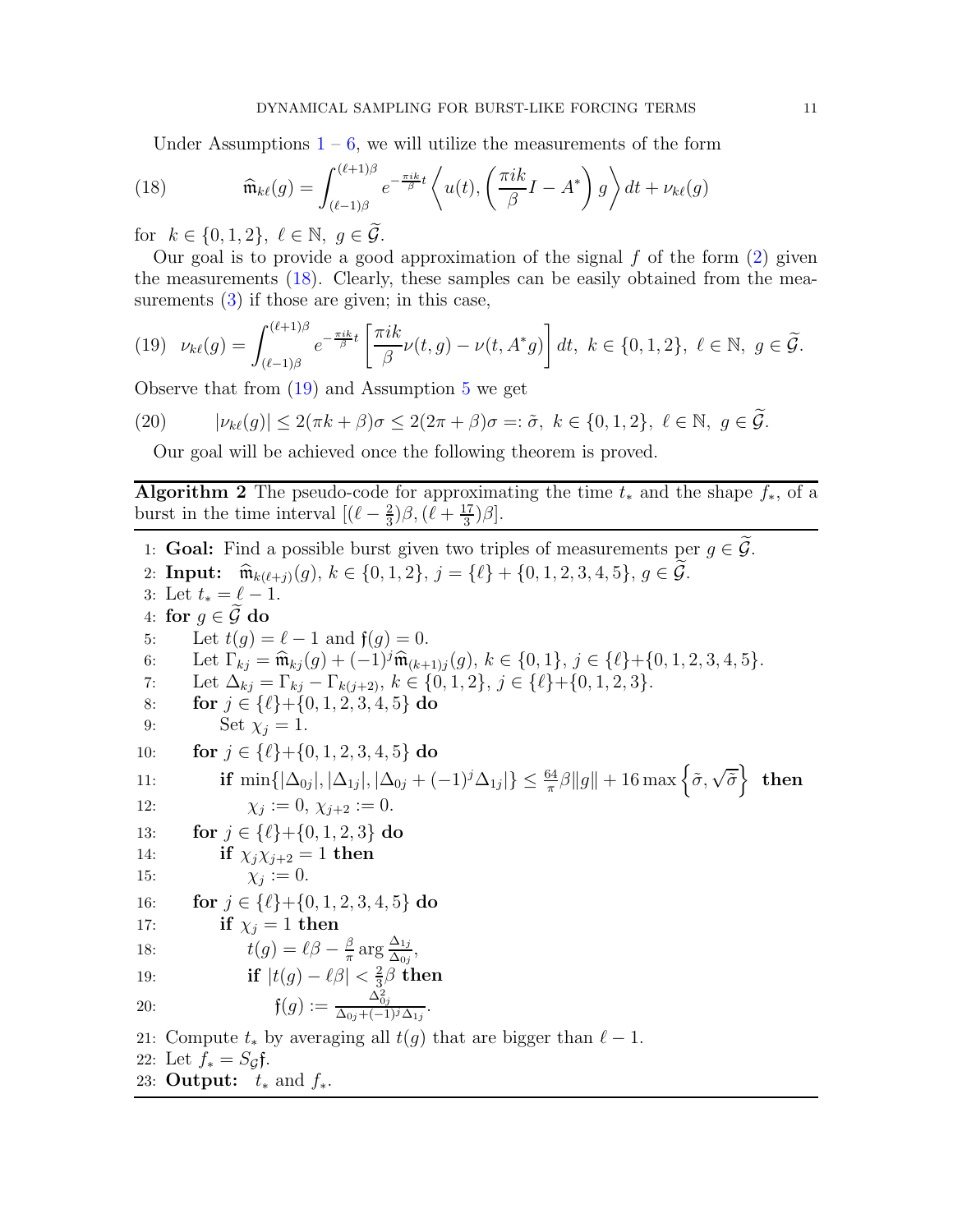<span id="page-11-0"></span>**Theorem 2.4.** Suppose Assumptions  $1 - 6$  $1 - 6$  $1 - 6$  hold. Then any burst term f of the form [\(2\)](#page-1-0) is well approximated by  $\tilde{f}(t) = \sum_{j=1}^{N} \tilde{f}_j \delta(t - \tilde{t}_j)$  that is obtained via Algorithm [2](#page-10-0) from the samples [\(18\)](#page-10-1). In particular, we have

$$
|t_j - \tilde{t}_j| \le \frac{1}{3} \left( L\beta^2 + \beta \cdot \min\left\{1, \sqrt{\tilde{\sigma}}\right\} \right) \quad \text{as long as} \quad \tilde{f}_j \ne 0,
$$

and

<span id="page-11-1"></span>(21) 
$$
||f_j - \tilde{f}_j|| \le SR \cdot \max\left\{\frac{5}{3}||f_j||(L\beta + \min\{1, \sqrt{\tilde{\sigma}}\}), \frac{48}{\pi}L\beta^2 + \frac{12\tilde{\sigma}}{R}\right\},\,
$$

where  $\tilde{\sigma}$  is defined in [\(20\)](#page-10-3).

From [\(21\)](#page-11-1), the following result on exact reconstruction is immediate.

**Corollary 2.5.** If  $L = \sigma = 0$ , then we have  $\tilde{f} = f$ .

From the proofs below it will be clear that a simpler algorithm can be used in the case when  $L = \sigma = 0$  (see Algorithm [3\)](#page-11-2). For numerical purposes and to avoid missing a burst at times equal to even integer multiples of  $\beta$ , this algorithm should be applied with a time step  $\beta$ .

<span id="page-11-2"></span>Algorithm 3 The pseudo-code for finding the time  $t_*$  and the shape  $f_*$  of a burst in the time interval  $(0, 2\beta)$ , when  $L = \sigma = 0$ .

1: **Goal:** Find a possible burst given a triple of measurements for each  $q \in \widetilde{G}$ .

2: **Input:**  $\widehat{\mathfrak{m}}_{k1}(g), k \in \{0,1,2\}, g \in \widetilde{\mathcal{G}}.$ 3: for  $g \in \tilde{G}$  do<br>4: Let  $\Gamma_{01} =$ 4: Let  $\Gamma_{01} = \widehat{\mathfrak{m}}_{01}(g) - \widehat{\mathfrak{m}}_{11}(g)$  and  $\Gamma_{11} = \widehat{\mathfrak{m}}_{11}(g) - \widehat{\mathfrak{m}}_{21}(g)$ .<br>5: **if** min{ $|\Gamma_{01} - \Gamma_{11}|, |\Gamma_{11}|$ } = 0 **then** 5: **if** min{ $|\Gamma_{01} - \Gamma_{11}|, |\Gamma_{11}|$ } = 0 **then**<br>6: **f**(*a*) := 0.  $f(q) := 0.$ 7: else 8:  $t_* := \frac{\beta}{\pi}$  $\frac{\beta}{\pi} \text{arg} \frac{\Gamma_{01}}{\Gamma_{11}},$ 9:  $f(g) := \frac{\Gamma_{01}^2}{\Gamma_{01} - \Gamma_{11}}$ . 10: Set  $f_* = S_{\mathcal{G}}f$ . 11: if  $f_* = 0$  then 12:  $t_* := 0.$ 13: **Output:**  $t_*$  and  $f_*$ .

The remainder of this section constitutes the proof of Theorem [2.4.](#page-11-0)

2.2.1. Reduction to a Prony-type problem. Let us compute the coefficients of the (distributional) Fourier transforms  $\mathcal{F}_{\ell}$  of the (generalized) functions in the equation of the IVP [\(1\)](#page-1-2) on the intervals  $\mathcal{J}_{\ell} = [(\ell-1)\beta, (\ell+1)\beta], \ell \in \mathbb{N}$ . Integrating by parts in the left-hand-side of the equation in [\(1\)](#page-1-2), we have (for  $k \in \mathbb{Z}$  and  $\ell \in \mathbb{N}$ )

$$
(\mathcal{F}_{\ell}\{\langle \dot{u}(\cdot), g \rangle\})(k) = e^{-\pi i k(\ell-1)} \langle h_{\ell}, g \rangle + \left(\mathcal{F}_{\ell}\left\{\left\langle u(\cdot), \frac{\pi i k}{\beta} g \right\rangle\right\}\right)(k), \quad g \in \mathcal{H},
$$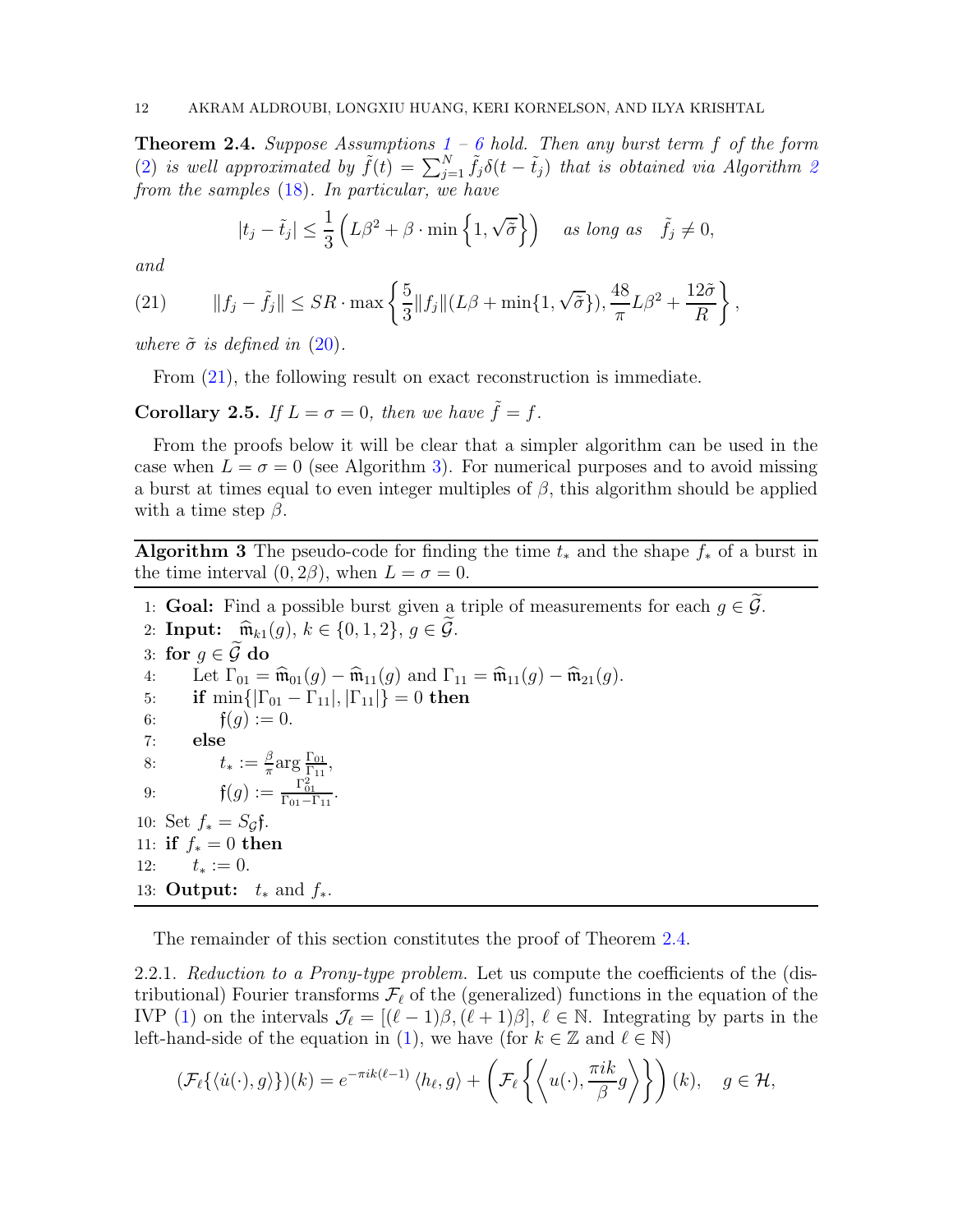where  $h_{\ell} \in \mathcal{H}$  depends on  $u, \ell$ , and  $\beta$ , but not on  $k \in \mathbb{Z}$ . More precisely, if no burst happens at the end points of the interval  $\mathcal{J}_{\ell}$ , we have

$$
h_{\ell} = u((\ell+1)\beta) - u((\ell-1)\beta) - \sum_{j:t_j \in \mathcal{J}_{\ell}} [u(t_j) - \lim_{t \to t_j^-} u(t)];
$$

a similar formula holds when a burst does happen at an end point of  $\mathcal{J}_{\ell}$ .

The right-hand-side of the equation in [\(1\)](#page-1-2) yields

$$
\begin{aligned} \left(\mathcal{F}_{\ell}\{\langle Au(\cdot)+f(\cdot)+\eta(\cdot),g\rangle\}\right)(k) &= \left(\mathcal{F}_{\ell}\{\langle u(\cdot),A^*g\rangle\}\right)(k) \\ &+ \sum_{j:t_j\in\mathcal{J}_{\ell}}\langle f_j,g\rangle e^{-\frac{\pi i k}{\beta}t_j} + \int_{(\ell-1)\beta}^{(\ell+1)\beta} e^{-\frac{\pi i k}{\beta}t} \langle \eta(t),g\rangle \,dt, \quad g\in\mathcal{H}. \end{aligned}
$$

Combining these two equations with [\(18\)](#page-10-1), we get

<span id="page-12-0"></span>(22)  
\n
$$
\widehat{\mathfrak{m}}_{k\ell}(g) = \nu_{k\ell}(g) - (-1)^{k(\ell-1)} \langle h_{\ell}, g \rangle + \sum_{j:\, t_j \in \mathcal{J}_{\ell}} \langle f_j, g \rangle e^{-\frac{\pi i k}{\beta} t_j} + \int_{(\ell-1)\beta}^{(\ell+1)\beta} e^{-\frac{\pi i k}{\beta} t} \langle \eta(t), g \rangle dt, \quad g \in \widetilde{\mathcal{G}}, \ \ell \in \mathbb{N}, \ k \in \mathbb{Z}.
$$

Summing equalities in [\(22\)](#page-12-0) over  $\ell \in \mathbb{N}$ , we would get a noisy version of an irregular Prony (or super-resolution) problem studied, for example, in [\[9,](#page-24-6) [15\]](#page-24-5) or [\[10,](#page-24-7) [11\]](#page-24-8). Our problem is, on one hand, simpler than those in the literature precisely because we do not need to sum over  $\ell \in \mathbb{N}$ . On the other hand, our problem is harder because we need to take care of the extra unknown terms that come from the background source and the values of the function u that were not measured.

Remark 2.6. A rigorous proof of formula [\(22\)](#page-12-0) that does not involve distributions may be obtained via the use of the Laplace (rather than Fourier) transform. We skip the derivation as it distracts from the main purpose of this paper but keep the name of Laplace in the algorithm as a tacit acknowledgment.

[2.](#page-10-0)2.2. Derivation of Algorithm 2. We need to determine the time  $t_*$  and the shape  $f_*$ of a possible burst in the time interval  $\left[ (\ell - \frac{2}{3}) \right]$  $(\frac{2}{3})\beta$ ,  $(\ell + \frac{17}{3})$  $\frac{17}{3}$  $\frac{17}{3}$  $\frac{17}{3}$  $\beta$ . Due to Assumption 1 there are at most two bursts in this interval. Our measurements utilize the values of the function u in the interval  $[(\ell-1)\beta, (\ell+6)\beta]$  of length 7 $\beta$ . We will treat them as two interlacing tuples of measurements, each of which covers the length of  $6\beta$ :  $\{(\widehat{\mathfrak{m}}_{k\ell}(g), \widehat{\mathfrak{m}}_{k(\ell+2)}(g), \widehat{\mathfrak{m}}_{k(\ell+4)}(g))\colon k \in \{0,1,2\}, g \in \mathcal{G}\}\$ and  $\{(\widehat{\mathfrak{m}}_{k(\ell+1)}(g), \widehat{\mathfrak{m}}_{k(\ell+3)}(g), g)\}$  $\widehat{\mathfrak{m}}_{k(\ell+5)}(g)$ :  $k \in \{0,1,2\}, g \in \widetilde{\mathcal{G}}\}$ . At least one of these two tuples will detect a burst if it is sufficiently large and every such burst will be detected by our algorithm when it is run consecutively.

We will use [\(22\)](#page-12-0) as the starting point for the derivation of the algorithm rewriting it via a change of variables in the integral as

$$
\widehat{\mathfrak{m}}_{k\ell}(g) = \chi_{\ell}e^{-\frac{\pi k i}{\beta}t_{*}}\langle f_{*}, g \rangle + \nu_{k\ell}(g) +
$$
\n
$$
(-1)^{k(\ell-1)}\left(\int_{0}^{2\beta} e^{-\frac{\pi k i}{\beta}\tau}\langle \eta(\tau+(\ell-1)\beta), g \rangle d\tau - \langle h_{\ell}, g \rangle\right), \ g \in \widetilde{\mathcal{G}}, \ \ell \in \mathbb{N}, \ k \in \mathbb{Z},
$$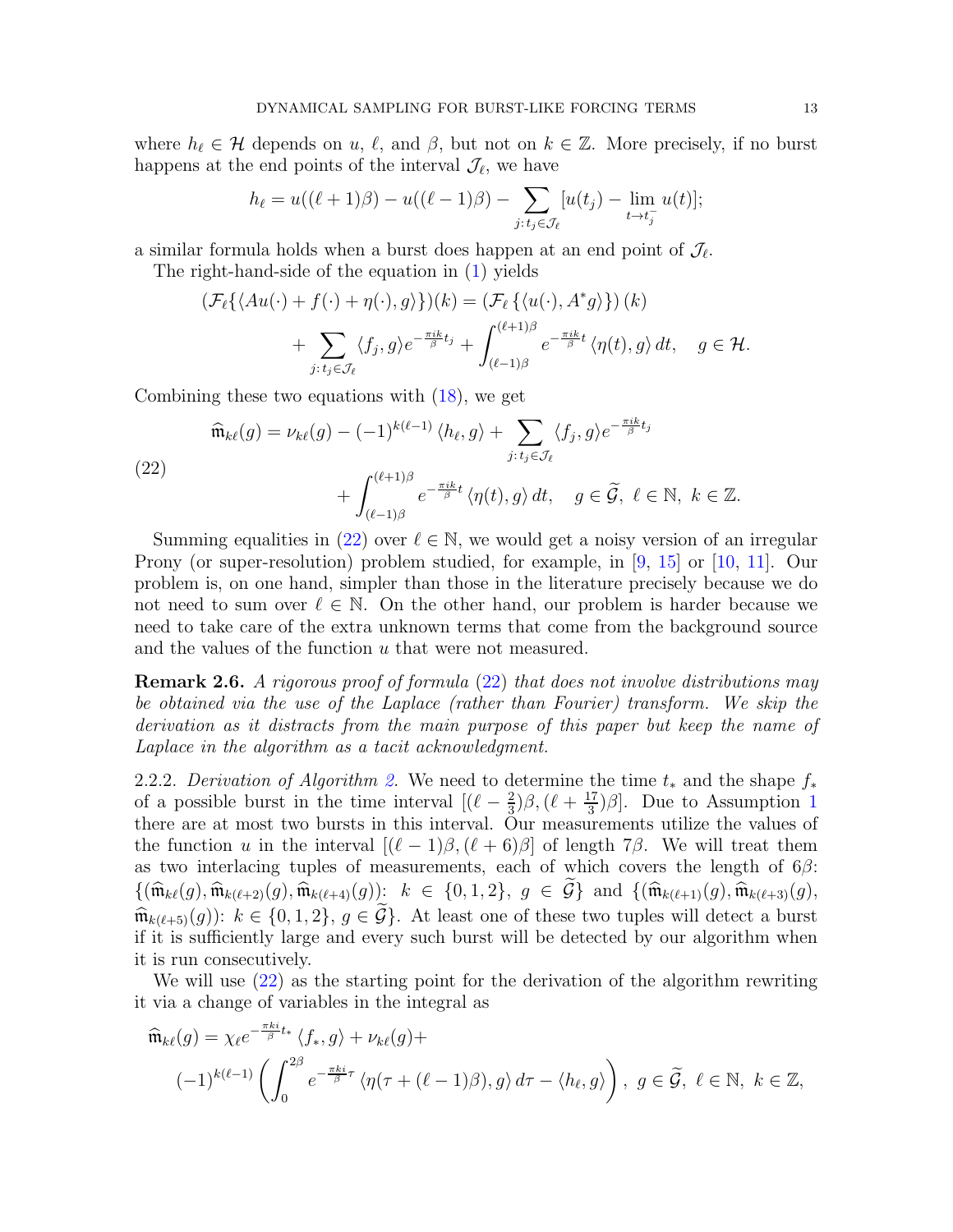where  $\chi_{\ell}$  equals 1 if  $t_* \in [(\ell-1)\beta, (\ell+1)\beta)$  and 0 otherwise. The observation that  $h_{\ell} \in \mathcal{H}$  does not depend on  $k \in \mathbb{Z}$  allows us to get rid of it by introducing

<span id="page-13-0"></span>(23)  
\n
$$
\Gamma_{k\ell}(g) = \widehat{\mathfrak{m}}_{k\ell}(g) + (-1)^{\ell} \widehat{\mathfrak{m}}_{(k+1)\ell}(g)
$$
\n
$$
= \chi_{\ell} e^{-\frac{\pi k i}{\beta} t_{*}} \left( 1 + (-1)^{\ell} e^{-\frac{\pi i}{\beta} t_{*}} \right) \langle f_{*}, g \rangle + (-1)^{k(\ell-1)} \widetilde{\eta}_{k\ell}(g)
$$
\n
$$
- \left( (-1)^{k(\ell-1)} \langle h_{\ell}, g \rangle + (-1)^{(k+1)(\ell-1)} (-1)^{\ell} \langle h_{\ell}, g \rangle \right)
$$
\n
$$
+ (\nu_{k\ell}(g) - (-1)^{\ell} \nu_{(k+1)\ell}(g))
$$
\n
$$
= \chi_{\ell} e^{-\frac{\pi k i}{\beta} t_{*}} \left( 1 + (-1)^{\ell} e^{-\frac{\pi i}{\beta} t_{*}} \right) \langle f_{*}, g \rangle
$$
\n
$$
+ (-1)^{k(\ell-1)} \widetilde{\eta}_{k\ell}(g) + (\nu_{k\ell}(g) - (-1)^{\ell} \nu_{(k+1)\ell}(g)),
$$

where

<span id="page-13-1"></span>
$$
\widetilde{\eta}_{k\ell}(g) = \int_0^{2\beta} e^{-\frac{\pi k i}{\beta}\tau} \left(1 + (-1)^{\ell} e^{-\frac{\pi i}{\beta}\tau}\right) \langle \eta(\tau + (\ell - 1)\beta), g \rangle d\tau.
$$

If there were no measurement acquisition errors or background source, we could use [\(23\)](#page-13-0) to determine  $t_*$  and  $f_*$  under the condition that  $\chi_{\ell} = 1$  and

(24) 
$$
1 + (-1)^{\ell} e^{-\frac{\pi i}{\beta}t_*} \neq 0.
$$

(This last requirement is the reason for having to interlace two tuples of measurements; we will elaborate further below). Indeed, considering [\(23\)](#page-13-0) for  $k = 0$  and  $k = 1$  we get two equations with two unknowns which can be solved explicitly as long as it does not involve division by 0, i.e.  $\Gamma_{1\ell} \neq 0$ ,  $\Gamma_{0\ell} \neq \Gamma_{1\ell}$ , and [\(24\)](#page-13-1) holds. The result for  $\ell = 1$  is summarized as Algorithm [3.](#page-11-2)

Essentially the same idea works once the background source and the measurement acquisition errors have been accounted for. To do so, we use the same trick as in the derivation of Algorithm [1.](#page-5-0) In particular, we let

<span id="page-13-3"></span>(25) 
$$
\Delta_{k\ell}(g) = \Gamma_{k\ell}(g) - \Gamma_{k(\ell+2)}(g)
$$

$$
= (\chi_{\ell} - \chi_{\ell+2})e^{-\frac{\pi k i}{\beta}t_*} \left(1 + (-1)^{\ell}e^{-\frac{\pi i}{\beta}t_*}\right) \langle f_*, g \rangle + \epsilon_{k\ell}(g) + \mu_{k\ell}(g),
$$

where

<span id="page-13-2"></span>(26) 
$$
\mu_{k\ell}(g) = (\nu_{k\ell}(g) - \nu_{k(\ell+2)}(g)) - (-1)^{\ell}(\nu_{(k+1)\ell}(g) - \nu_{(k+1)(\ell+2)}(g)),
$$

and

$$
\epsilon_{k\ell}(g) = (-1)^{k(\ell-1)} \left( \widetilde{\eta}_{k\ell}(g) - \widetilde{\eta}_{k(\ell+2)}(g) \right)
$$
  
=  $(-1)^{k(\ell-1)} \int_0^{2\beta} e^{-\frac{\pi k i}{\beta}\tau} \left( 1 + (-1)^{\ell} e^{-\frac{\pi i}{\beta}\tau} \right) \langle \eta(\tau + (\ell-1)\beta) - \eta(\tau + (\ell+1)\beta), g \rangle d\tau$ 

is controlled by the Lipschitz constant L of the background source  $\eta$ :

<span id="page-13-4"></span>(27) 
$$
|\epsilon_{k\ell}(g)| \le 2L\beta \|g\| \int_0^{2\beta} \left|1 + (-1)^{\ell} e^{-\frac{\pi i}{\beta}\tau} \right| d\tau = \frac{16}{\pi} L\beta^2 \|g\|.
$$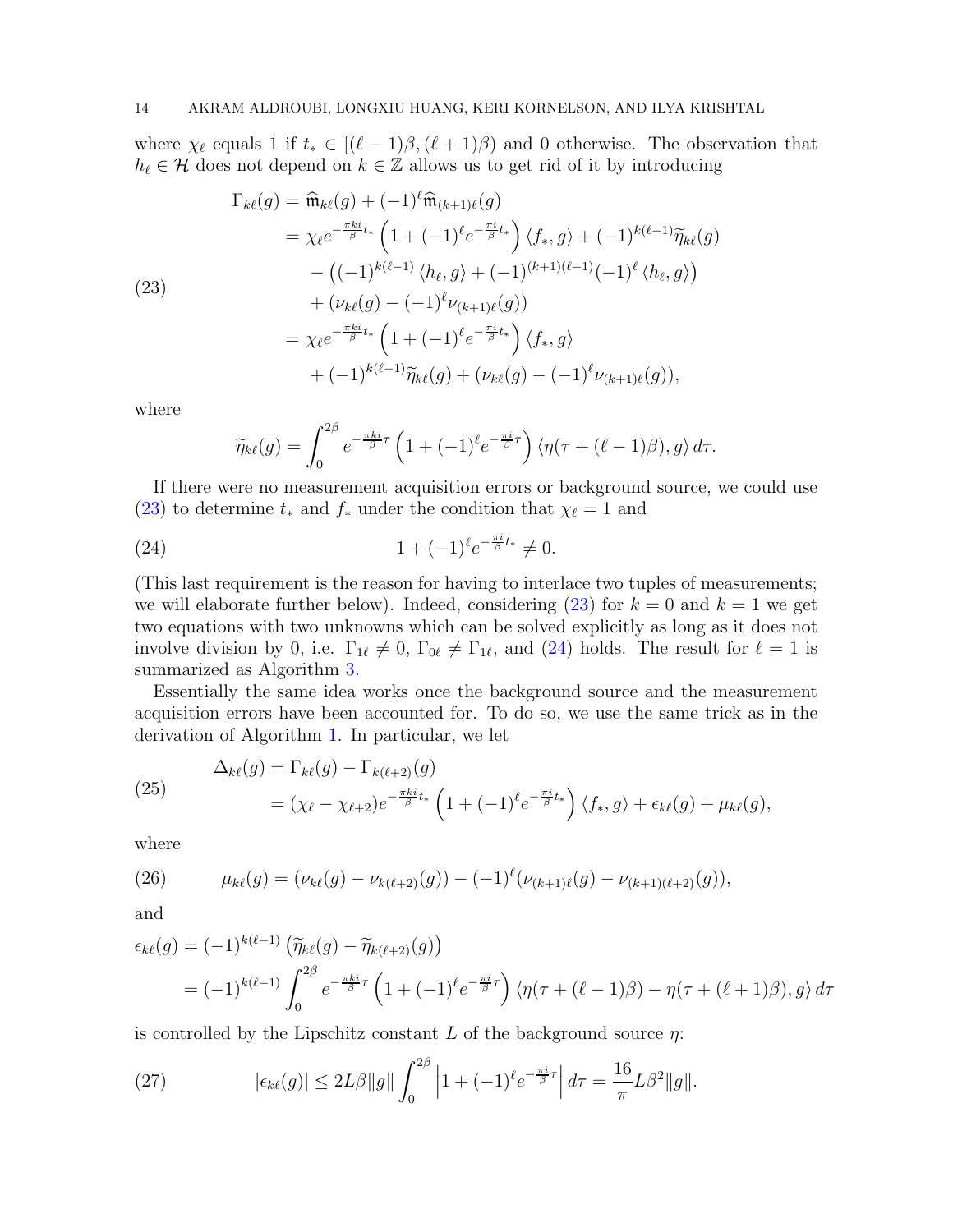Assumption [5](#page-3-1) allows us to control the error due to measurement acquisition, since  $(20)$  and  $(26)$  imply

<span id="page-14-0"></span>
$$
|\mu_{k\ell}(g)| \le 4\tilde{\sigma}.
$$

The equations [\(25\)](#page-13-3) (with  $k = 0$  and  $k = 1$ ) can now be used in place of equations [\(23\)](#page-13-0) to approximate  $t_*$  and  $f_*$ . For numerical purposes, we must not just avoid dividing by 0 but also avoid dividing by a very small number. To this end, we introduce the following threshold. We will write that  $\Delta_{\ell}$  detects a burst if there is  $g \in \mathcal{G}$  such that

<span id="page-14-2"></span>(29) 
$$
\min\left\{|\Delta_{0\ell}(g)|,|\Delta_{1\ell}(g)|,|\Delta_{0\ell}(g)+(-1)^{\ell}\Delta_{1\ell}(g)|\right\}\geq Q(g),
$$

where  $Q(g) \geq \frac{64}{\pi}$  $\frac{d^{34}}{\pi} \beta \|g\| + 16\tilde{\sigma}$  is some constant that depends on g; the lower bound for  $Q(g)$  is chosen in view of [\(27\)](#page-13-4), [\(28\)](#page-14-0), and Assumption [6.](#page-3-4)

Observe that due to Assumptions [1](#page-2-1) and [6](#page-3-4) at least one of  $\Delta_{\ell}, \Delta_{(\ell+2)}, \Delta_{(\ell+4)}$  does not detect a burst. Therefore, if  $\Delta_{\ell}$  does detect a burst, we can unambiguously determine whether  $\chi_{\ell} = 1$  or  $\chi_{\ell+2} = 1$ , i.e. which of the two possible intervals  $[(\ell-1)\beta, (\ell+1)\beta]$ or  $[(\ell+1)\beta,(\ell+3)\beta)$  contains  $t_*$ . More precisely, if  $\Delta_{\ell}$  and  $\Delta_{(\ell+2)}$  both detect a burst, then  $\chi_{\ell+2} = 1$ ; if  $\Delta_{\ell}$  detects a burst and  $\Delta_{\ell+2}$  does not, then  $\chi_{\ell} = 1$ .

Once a burst is detected, say, by  $\Delta_{\ell}$ , we find an approximation  $t(g)$  of  $t_*$  from the equality

<span id="page-14-4"></span>(30) 
$$
e^{-\frac{\pi i}{\beta}t(g)} = \frac{\Delta_{1\ell}(g)}{\Delta_{0\ell}(g)} \cdot \left| \frac{\Delta_{0\ell}(g)}{\Delta_{1\ell}(g)} \right|.
$$

Observe that due to [\(25\)](#page-13-3) for  $k = 0$  and  $k = 1$  we would have  $t_* = t(g)$  in the case when  $\sigma = L = 0$  and [\(24\)](#page-13-1) holds. In any case, we let

<span id="page-14-3"></span>(31) 
$$
t(g) = \begin{cases} (\ell + 2\chi_{\ell+2})\beta - \frac{\beta}{\pi} \arg \frac{\Delta_{1\ell}(g)}{\Delta_{0\ell}(g)} - \beta \cdot \text{sign}\left(-\frac{\beta}{\pi} \arg \frac{\Delta_{1\ell}(g)}{\Delta_{0\ell}(g)}\right), & \ell \text{ is odd} \\ (\ell + 2\chi_{\ell+2})\beta - \frac{\beta}{\pi} \arg \frac{\Delta_{1\ell}(g)}{\Delta_{0\ell}(g)}, & \ell \text{ is even} \end{cases}
$$

where  $\arg(x) \in (-\pi, \pi]$ ,  $x \in \mathbb{C}$ , and  $\text{sign}(x) =$  $\sqrt{ }$  $\int$  $\overline{\mathcal{L}}$ 1,  $x > 0$ ;  $0, \, x = 0;$  $-1, \quad x < 0.$ 

<span id="page-14-1"></span>Using the same reasoning, we also let

(32) 
$$
\mathfrak{f}(g) = (-1)^{\chi_{\ell+2}} \frac{\Delta_{0\ell}^2(g)}{\Delta_{0\ell}(g) + (-1)^{\ell} \Delta_{1\ell}(g)};
$$

the denominator in [\(32\)](#page-14-1) explains a seemingly odd term in the threshold [\(29\)](#page-14-2). To reiterate,  $t(g)$  and  $f(g)$  defined by [\(31\)](#page-14-3) and [\(32\)](#page-14-1), respectively, solve equations [\(25\)](#page-13-3) with  $k = 0$  and  $k = 1$  in the case when  $\sigma = L = 0$ .

We now approximate  $t_*$  by  $\tilde{t}$  – a (weighted) average of  $t(g)$  and  $f_*$  by  $\tilde{f} = S_g f$ . We use a weighted average to determine  $\tilde{t}$  in order to account for a strengthened version of  $(24)$ . More precisely, we average only the values  $t(q)$  for which

$$
\left|1 - \left|\frac{\Delta_{0\ell}(g)}{\Delta_{1\ell}(g)}\right| \cdot \frac{\Delta_{1\ell}(g)}{\Delta_{0\ell}(g)}\right| = \left|1 - e^{-\frac{\pi i}{\beta}t(g)}\right| = 2\left|\sin\left(\frac{\pi}{2\beta}t(g)\right)\right| \ge 1,
$$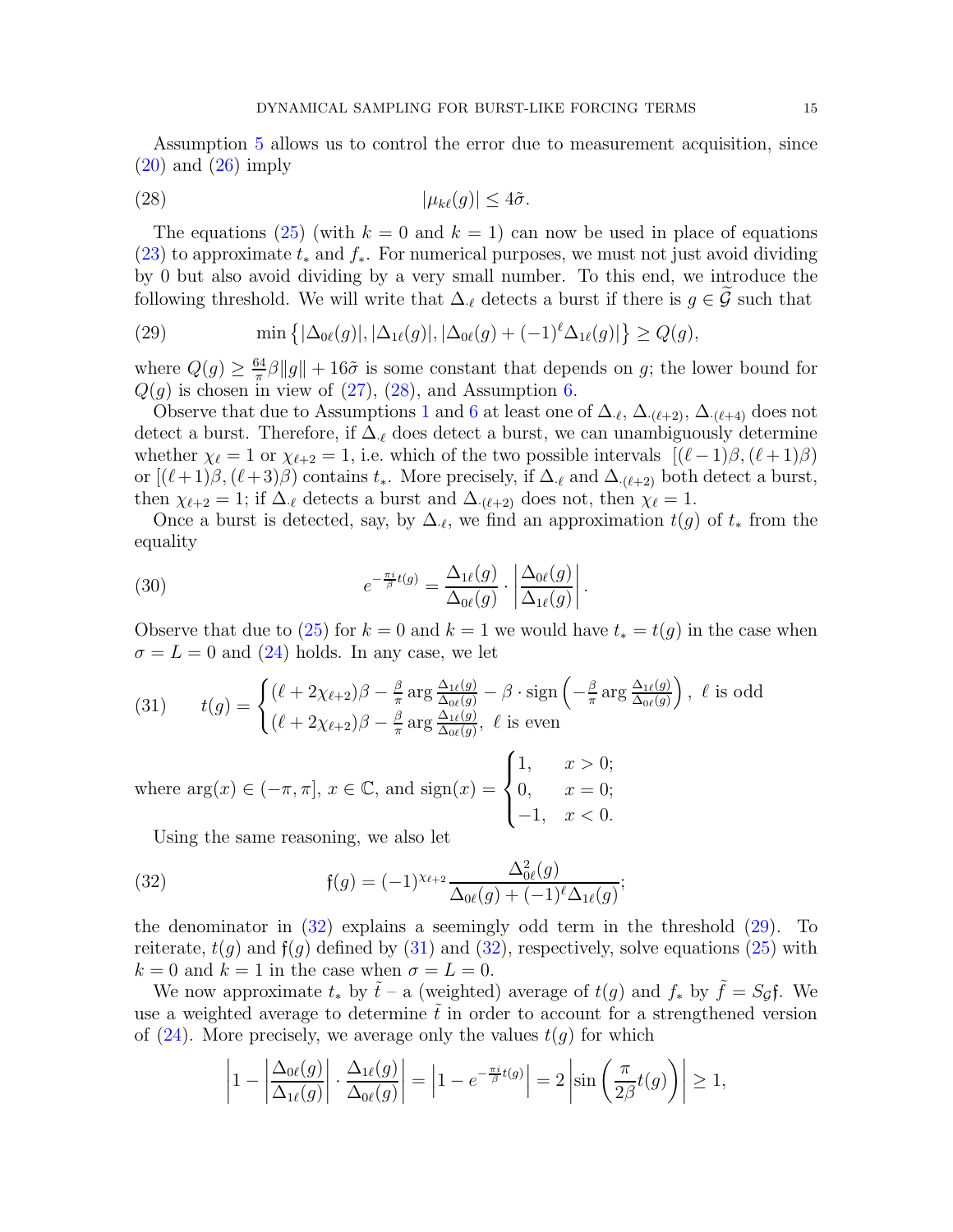i.e. when  $|t(g) - (\ell + 2\chi_{\ell+2})\beta| \leq \frac{2\beta}{3}$ ; otherwise, the burst will be detected by  $\Delta_{(\ell-1)}$ ,  $\Delta_{(\ell+1)}$  or  $\Delta_{(\ell+3)}$  (this explains how interlacing the tuples of measurements works).

The result is summarized in Algorithm [2](#page-10-0) and its derivation is now complete. It is clear that applying it for  $\ell \in \mathbb{N}$  gives an approximation for all observed bursts. Thus, the proof of Theorem [2.4](#page-11-0) will be complete once we provide estimates for the approximation errors.

2.2.3. Estimating the approximation error. In this section, we assume that  $\Delta_{\ell}$  detected a burst (for some  $\ell \in \mathbb{N}$ ) and estimate the errors of the recovery of the time  $t_*$  and shape  $f_*$  of the burst.

First, let us note that if the background source  $\eta$  is a constant and there are no measurement acquisition errors, we have  $\epsilon_{k\ell}(g) = 0$  and  $\mu_{k\ell}(g) = 0$  in [\(25\)](#page-13-3), and thus the reconstruction is exact.

Secondly, let us estimate the error  $|\tilde{t} - t_*|$ . According to the idea of interlacing the tuples of measurements described above, we assume that

<span id="page-15-1"></span>(33) 
$$
|t_{*} - (\ell + 2\chi_{\ell+2})\beta| \leq \frac{2\beta}{3}.
$$

From  $(25)$ ,  $(27)$ ,  $(28)$  and  $(29)$ , we have

<span id="page-15-0"></span>(34) 
$$
\left| \frac{\Delta_{1\ell}(g)}{\Delta_{0\ell}(g)} - e^{-\frac{\pi i}{\beta}t_*} \right| \le \left| \frac{e^{-\frac{\pi i}{\beta}t_*} \epsilon_{0\ell}(g) - \epsilon_{1\ell}(g)}{\Delta_{0\ell}(g)} \right| + \left| \frac{e^{-\frac{\pi i}{\beta}t_*} \mu_{0\ell}(g) - \mu_{1\ell}(g)}{\Delta_{0\ell}(g)} \right|
$$

$$
\le \frac{32L\beta^2 \|g\| + 8\pi\tilde{\sigma}}{\pi Q(g)}
$$

and

(35)  
\n
$$
1 - \frac{32L\beta^2||g|| + 8\pi\tilde{\sigma}}{\pi Q(g)} \le \left| \frac{\Delta_{1\ell}(g)}{\Delta_{0\ell}(g)} \right|
$$
\n
$$
\le 1 + \left| \frac{e^{\frac{\pi i}{\beta}t_*}\epsilon_{1\ell}(g) - \epsilon_{0\ell}(g)}{\Delta_{0\ell}(g)} \right| + \left| \frac{e^{\frac{\pi i}{\beta}t_*}\mu_{1\ell}(g) - \mu_{0\ell}(g)}{\Delta_{0\ell}(g)} \right|
$$
\n
$$
\le 1 + \frac{32L\beta^2||g|| + 8\pi\tilde{\sigma}}{\pi Q(g)}.
$$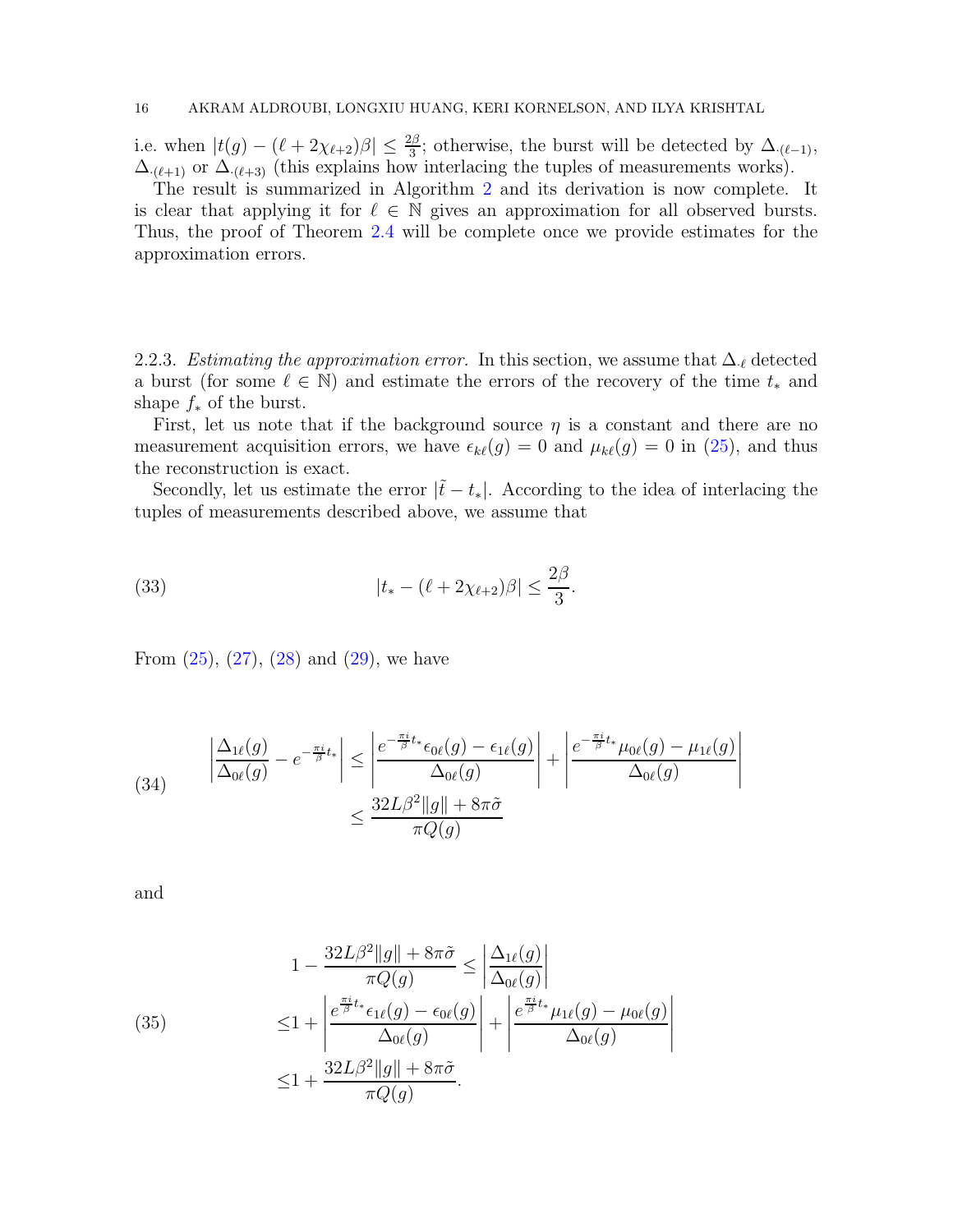It then follows from [\(30\)](#page-14-4) that

$$
2\left|\sin\left(\frac{\pi}{2\beta}(t(g)-t_*)\right)\right| = \left|e^{-\frac{\pi i}{\beta}t(g)} - e^{-\frac{\pi i}{\beta}t_*}\right|
$$
  
\n
$$
= \left|\frac{\Delta_{1\ell}(g)}{\Delta_{0\ell}(g)} \cdot \left|\frac{\Delta_{0\ell}(g)}{\Delta_{1\ell}(g)}\right| - e^{-\frac{\pi i}{\beta}t_*}\right|
$$
  
\n
$$
\leq \left|\frac{\Delta_{1\ell}(g)}{\Delta_{0\ell}(g)} - e^{-\frac{\pi i}{\beta}t_*}\right| + \left|1 - \left|\frac{\Delta_{0\ell}(g)}{\Delta_{1\ell}(g)}\right|\right| \cdot \left|\frac{\Delta_{1\ell}(g)}{\Delta_{0\ell}(g)}\right|
$$
  
\n
$$
\leq \frac{32L\beta^2\|g\| + 8\pi\tilde{\sigma}}{\pi Q(g)} + \left|1 - \left|\frac{\Delta_{1\ell}(g)}{\Delta_{0\ell}(g)}\right|\right|
$$
  
\n
$$
\leq 2 \cdot \frac{32L\beta^2\|g\| + 8\pi\tilde{\sigma}}{\pi Q(g)}.
$$

Since  $Q(g) \geq \frac{64}{\pi}$  $\frac{34}{\pi}L\beta^2||g|| + 16\tilde{\sigma}$  (due to Assumption [6\)](#page-3-4), we have

(37) 
$$
0 \le \frac{32L\beta^2\|g\| + 8\pi\tilde{\sigma}}{\pi Q(g)} \le \frac{1}{2}.
$$

Thus, we get

<span id="page-16-0"></span>
$$
|t(g) - t_*| \leq \frac{2\beta}{\pi} \cdot \arcsin\left(\frac{32L\beta^2||g|| + 8\pi\tilde{\sigma}}{\pi Q(g)}\right)
$$
  

$$
\leq \frac{2\beta}{3} \cdot \frac{32L\beta^2||g|| + 8\pi\tilde{\sigma}}{\pi Q(g)}
$$
  

$$
= \frac{2}{3} \cdot \frac{32L\beta^3||g|| + 8\pi\beta\tilde{\sigma}}{\pi Q(g)}.
$$

Averaging over  $g$  may only improve the result, which yields the inequality

$$
|\tilde{t} - t_*| \le \frac{2}{3} \cdot \frac{32L\beta^3 ||g|| + 8\pi\beta\tilde{\sigma}}{\pi Q(g)}.
$$

Next, let us estimate the relative error of approximation of  $\langle f_*, g \rangle$  when  $f(g) \neq 0$ . From [\(25\)](#page-13-3) and [\(32\)](#page-14-1), we get (since  $\chi_{\ell} - \chi_{\ell+2} = (-1)^{\chi_{\ell+2}}$ )

$$
\frac{f(g)}{\Delta_{0\ell}(g)} = \frac{(-1)^{\chi_{\ell+2}}}{\Delta_{0\ell}(g) + (-1)^{\ell} \Delta_{1\ell}(g)} \left[ (-1)^{\chi_{\ell+2}} \left( 1 + (-1)^{\ell} e^{-\frac{\pi i}{\beta} t_*} \right) \langle f_*, g \rangle + \epsilon_{0\ell}(g) + \mu_{0\ell}(g) \right],
$$

which implies

$$
\left((-1)^{\ell} + \frac{\Delta_{1\ell}(g)}{\Delta_{0\ell}(g)}\right)(\mathfrak{f}(g) - \langle f_*, g \rangle) + \left(\frac{\Delta_{1\ell}(g)}{\Delta_{0\ell}(g)} - e^{-\frac{\pi i}{\beta}t_*}\right)\langle f_*, g \rangle = (-1)^{\chi_{\ell+2}+\ell}(\epsilon_{0\ell}(g) + \mu_{0\ell}(g)).
$$

In view of  $(27)$  and  $(28)$ , it follows that

$$
\left| \left( (-1)^{\ell} + \frac{\Delta_{1\ell}(g)}{\Delta_{0\ell}(g)} \right) (f(g) - \langle f_*, g \rangle) + \left( \frac{\Delta_{1\ell}(g)}{\Delta_{0\ell}(g)} - e^{-\frac{\pi i}{\beta}t_*} \right) \langle f_*, g \rangle \right|
$$
  
=  $|(-1)^{\chi_{\ell+2}+\ell} ( \epsilon_{0\ell}(g) + \mu_{0\ell}(g)) | \le \frac{16}{\pi} L\beta^2 \|g\| + 4\tilde{\sigma}.$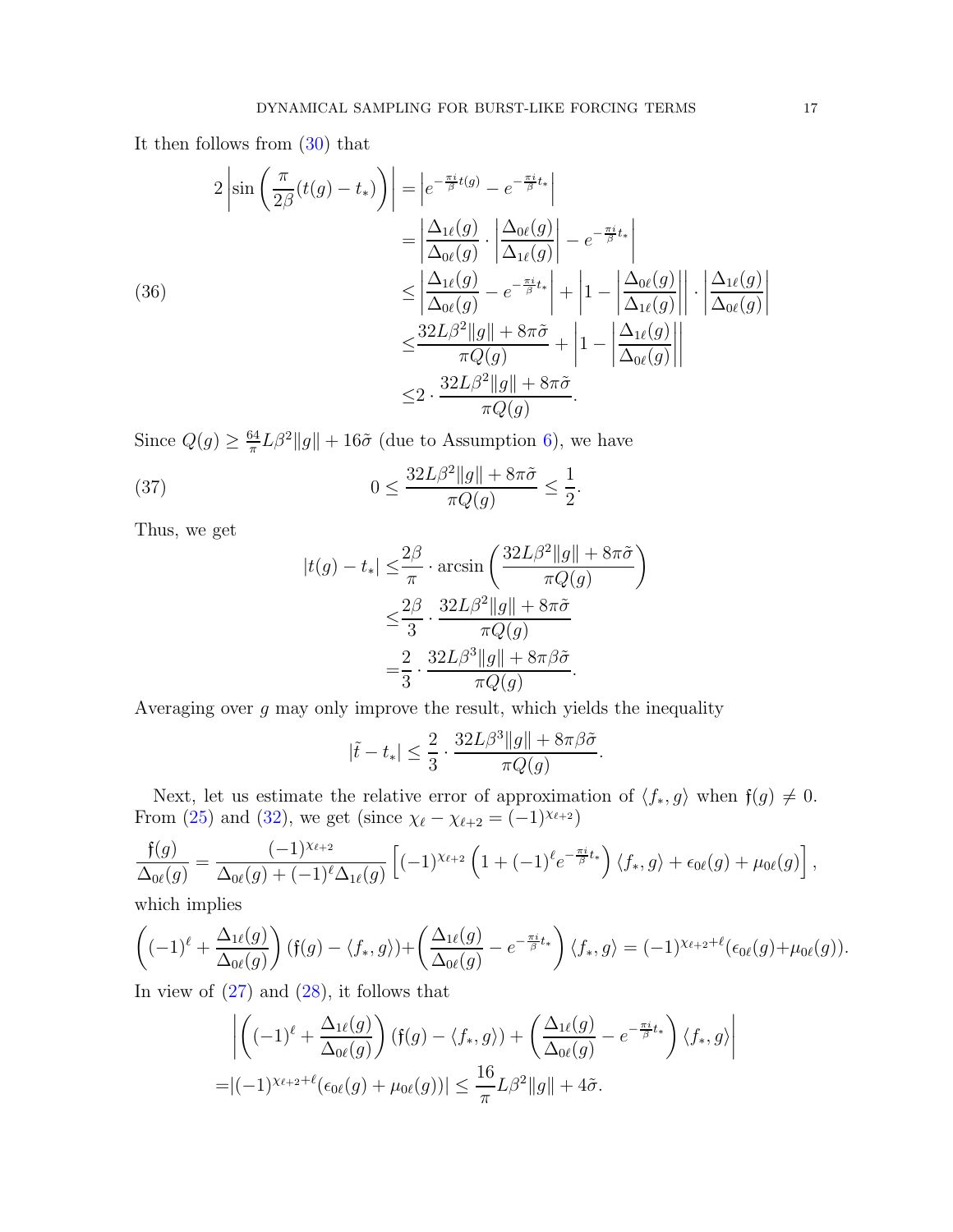Using  $(34)$  and

(38) 
$$
\begin{aligned}\n\left|(-1)^{\ell} + \frac{\Delta_{1\ell}(g)}{\Delta_{0\ell}(g)}\right| &= \left|(-1)^{\ell} + e^{-\frac{\pi i}{\beta}t_{*}} - e^{-\frac{\pi i}{\beta}t_{*}} + \frac{\Delta_{1\ell}(g)}{\Delta_{0\ell}(g)}\right| \\
&\geq \left|(-1)^{\ell} + e^{-\frac{\pi i}{\beta}t_{*}}\right| - \left| -e^{-\frac{\pi i}{\beta}t_{*}} + \frac{\Delta_{1\ell}(g)}{\Delta_{0\ell}(g)}\right| \\
&\geq 1 - \frac{32L\beta^{2}||g|| + 8\pi\tilde{\sigma}}{\pi Q(g)},\n\end{aligned}
$$

which holds due to [\(33\)](#page-15-1), we get

<span id="page-17-0"></span>(39) 
$$
\left(1 - \frac{32L\beta^2\|g\| + 8\pi\tilde{\sigma}}{\pi Q(g)}\right) |\mathfrak{f}(g) - \langle f_*, g \rangle| - \frac{32L\beta^2\|g\| + 8\pi\tilde{\sigma}}{\pi Q(g)} |\langle f_*, g \rangle|
$$

$$
\leq \frac{16}{\pi} L\beta^2 \|g\| + 4\tilde{\sigma}.
$$

From  $(25)$ ,  $(33)$  and  $(37)$ , we get

$$
|\langle f_*, g \rangle| \geq |\Delta_{0\ell}| - (|\nu_{0\ell}| + |\mu_{0\ell}(g)|) \geq Q(g) - \left(\frac{16}{\pi}L\beta^2 \|g\| + 4\tilde{\sigma}\right) \geq 3 \cdot \left(\frac{16}{\pi}L\beta^2 \|g\| + 4\tilde{\sigma}\right) > 0.
$$

It follows from the above inequalities and [\(39\)](#page-17-0) that

$$
\begin{aligned}\n&\left|\frac{f(g) - \langle f_*, g \rangle}{\langle f_*, g \rangle}\right| \\
&\leq 2 \cdot \frac{32L\beta^2 \|g\| + 8\pi\tilde{\sigma}}{\pi Q(g)} + \left(\frac{16}{\pi} L\beta^2 \|g\| + 4\tilde{\sigma}\right) \frac{2\pi}{\pi Q(g) - (16L\beta^2 \|g\| + 4\pi\tilde{\sigma})} \\
&= \frac{4(16L\beta^2 \|g\| + 4\pi\tilde{\sigma})}{\pi Q(g)} + \frac{2(16L\beta^2 \|g\| + 4\pi\tilde{\sigma})}{\pi Q(g) - (16L\beta^2 \|g\| + 4\pi\tilde{\sigma})}.\n\end{aligned}
$$

Using [\(37\)](#page-16-0) once again, we thus have

$$
\left|\frac{\mathfrak f(g) - \langle f_*, g\rangle}{\langle f_*, g\rangle}\right| \leq \frac{20(16L\beta^2\|g\|+4\pi\tilde\sigma)}{3\pi Q(g)}.
$$

Let  $Q(g) = \frac{64}{\pi}\beta ||g|| + 16 \max{\{\tilde{\sigma}, \sqrt{\tilde{\sigma}}\}}$ . Then if  $\mathfrak{f}(g) \neq 0$ ,

$$
|\tilde t - t_*| \le \frac{2}{3} \cdot \frac{32 L \beta^3\|g\|+8\pi\beta\tilde\sigma }{\pi Q(g) }\le \frac{1}{3} L \beta^2+ \frac{\beta}{3} \cdot \min\{1, \sqrt{\tilde\sigma}\}
$$

and

$$
\left|\frac{\mathfrak f(g) - \langle f_*, g\rangle}{\langle f_*, g\rangle}\right|\leq \frac{20(16 L \beta^2\|g\|+4\pi \tilde\sigma)}{3\pi Q(g)}\leq \frac{5}{3}(L\beta+\min\{1,\sqrt{\tilde\sigma}\}).
$$

Finally, Assumption [3](#page-3-3) yields [\(21\)](#page-11-1) and Theorem [2.4](#page-11-0) follows.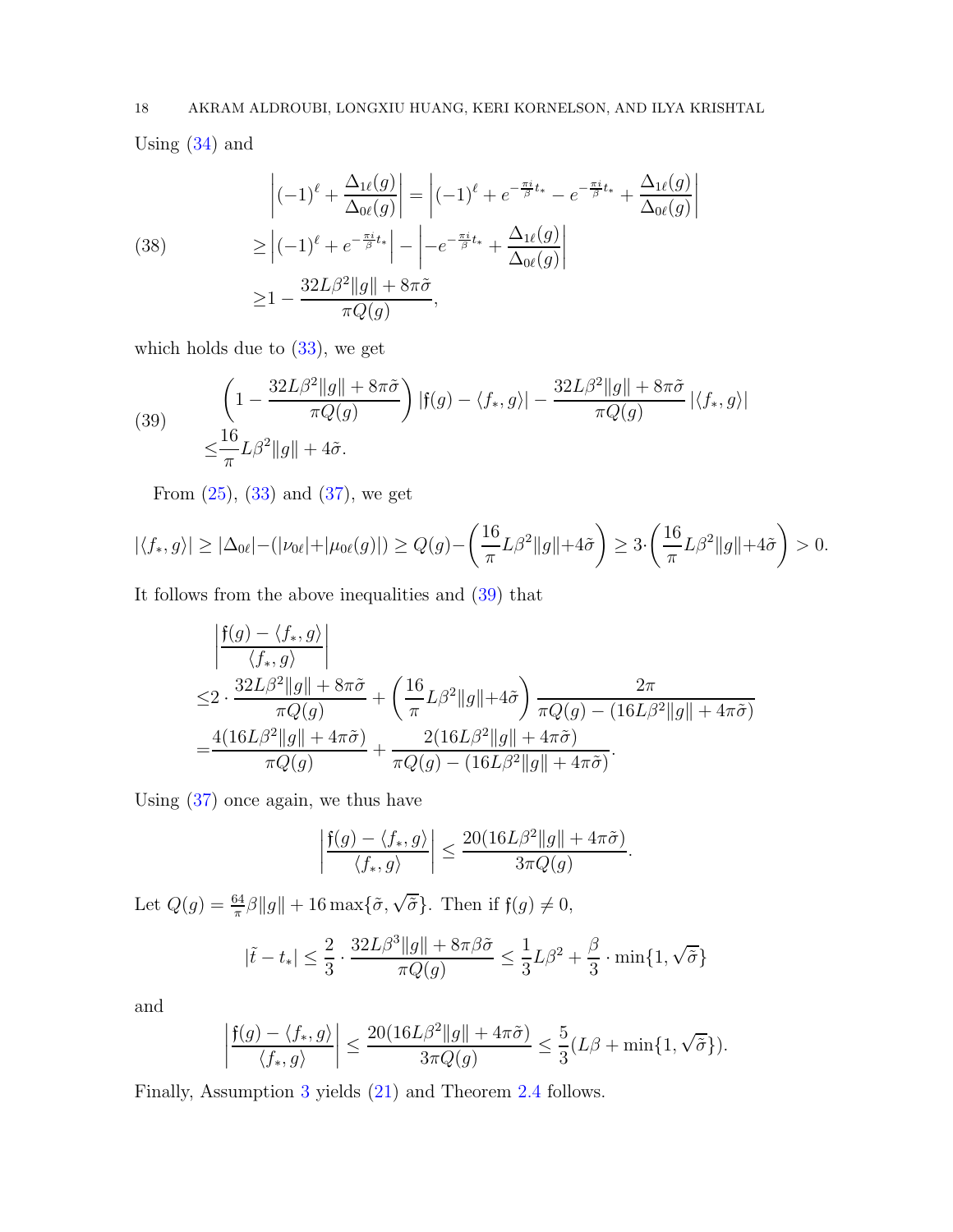# 3. Simulation

<span id="page-18-0"></span>In order to evaluate our theoretical analysis for the algorithms, we compare the estimates of the bursts and the ground truth for a specific dynamical system. More specifically, we consider the burst function  $f(x, t)$  of the form

$$
f(x,t) = f_1(x)\delta(t - 0.25) + f_2(x)\delta(t - 1.5) + f_3(x)\delta(t - 2.75)
$$

with  $f_1(x) = 0.35 \sin(x)$ ,  $f_2(x) = \cos(x)$ ,  $f_3(x) = 1 + \sin(x)$ ,  $t \in [0, 4]$ ,  $x \in [0, 1]$  and the dynamical system

$$
\frac{du}{dt} = Au + f + \eta \text{ with } Au(x, t) = -x^2 u(x, t).
$$

The choice of the operator  $A$  is motivated by its connection (via the Fourier transform) with the second derivative operator on a Paley-Wiener space. Let  $g_1(x) = 1$ ,  $g_2(x) = x$ ,  $g_3(x) = x^2$  be the sensor functions. The measurements are generated according to [\(6\)](#page-5-3) for Algorithm [1](#page-5-0) and [\(18\)](#page-10-1) for Algorithm [2](#page-10-0) for some specific  $\beta$ . The goal is to estimate the coefficients  $\langle f_j, g \rangle$  for  $j \in \{1, 2, 3\}, g(x) \in \{g_1(x), g_2(x), g_3(x)\}\$  and burst time slots  ${0.25, 1.5, 2.75}$ . In this simulation, we test on two types of background source  $\eta$ :

<span id="page-18-1"></span>

$$
\eta(x,t) = \cos(Ltx) + C \text{ and } \eta(x,t) = x \exp(-Lt) + C.
$$

FIGURE 2. Plot for the bursts: The black points stand for the ground truth of the bursts; the red points stand for the estimated bursts with the parameters  $L =$  $10^{-2}$ ,  $\sigma = 10^{-4}$ ,  $\beta = 10^{-2}$ ; the blue points stand for the estimated bursts with the parameters  $L = 10^{-2}, \sigma = 10^{-4}, \beta = 10^{-1}$ . The background sources are  $\eta(x, t) =$  $cos(Ltx) + C$  for left figure and  $\eta = x \exp(-Lt) + C$  for right figure.

First of all, we choose some specific parameters and plot estimates and ground truth in the same figure. The estimates for Algorithm [1](#page-5-0) for some specific parameters are shown in Figure [2.](#page-18-1) As the estimates for Algorithm [2](#page-10-0) are visually indistinguishable from the ground truth for the same parameters as the ones for Algorithm [1,](#page-5-0) we leave out the figure for Algorithm [2.](#page-10-0) From Figure [2,](#page-18-1) we could see that the red points are overlapping with the black points and the blue points are pretty close to the black points which demonstrates the accuracy of our algorithms.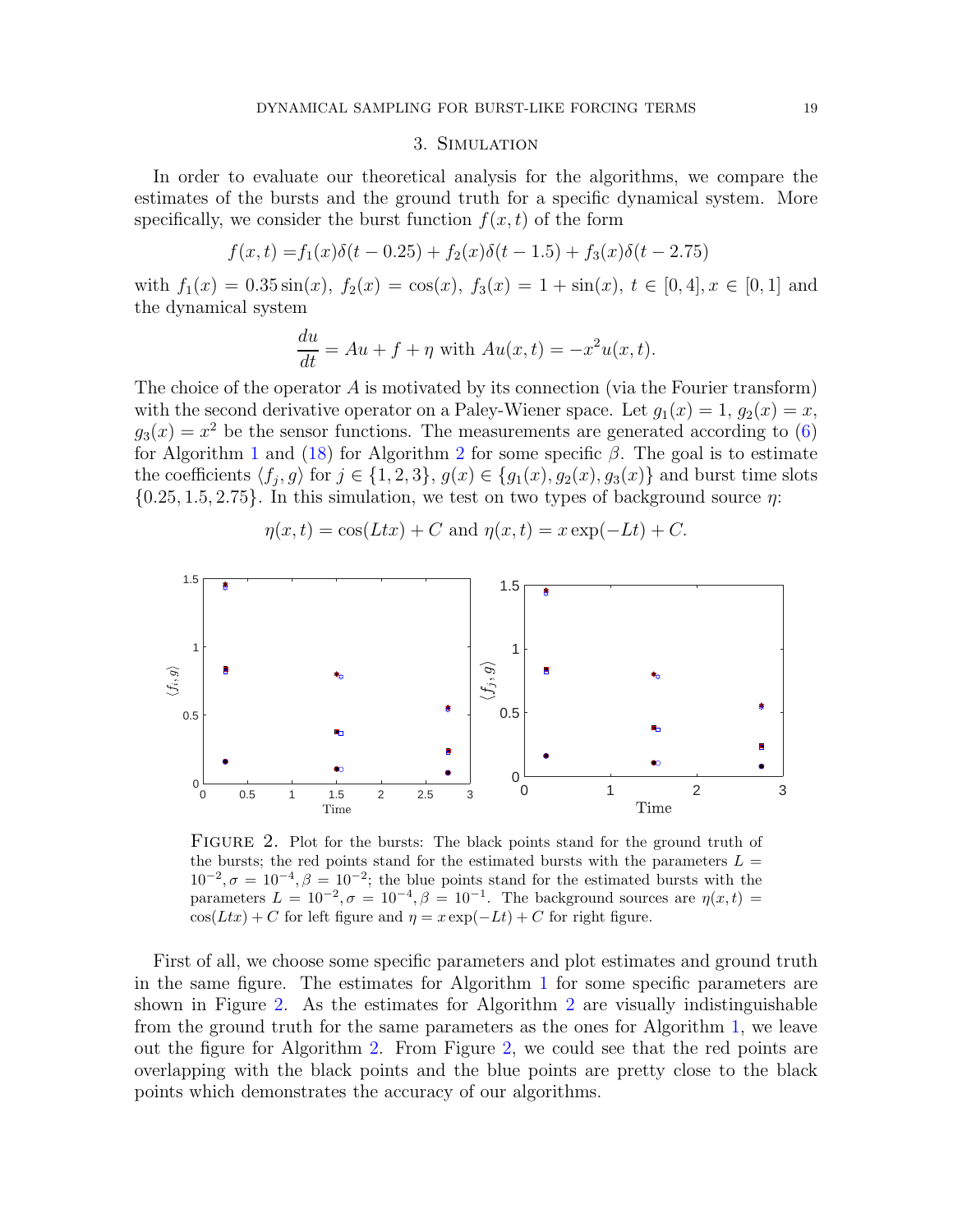# 20 AKRAM ALDROUBI, LONGXIU HUANG, KERI KORNELSON, AND ILYA KRISHTAL

To further understand the influences of the parameters  $\beta$ , L,  $\sigma$  or  $\tilde{\sigma}$  and the noise categories on our algorithms, we have done some simulations for one varying parameter and fixed others. In our simulation, we measured the error on the estimates of time by computing

$$
\sqrt{\sum_{j=1}^3|t_j-\tilde{t}_j|^2}
$$

and the error on the estimates of  $\langle f_j, g \rangle$  by

$$
\sqrt{\sum_{j=1}^3 |\langle f_j, g \rangle - f_j(g)|^2}
$$

<span id="page-19-0"></span>for different L,  $\beta$  and  $\sigma$  or  $\tilde{\sigma}$ .



FIGURE 3. The estimates of  $t_j$  vs.  $\beta$  for Algorithm [1:](#page-5-0)  $L = 0.01$ . First column:  $\eta(x,t) = \cos(Ltx) + C$ . Second column:  $\eta(x,t) = x \exp(-Lt) + C$ . The noise variances  $\sigma$  on the measurements are  $\sigma = 0, 10^{-4}$  for the 1st, 2nd row, respectively. NE and TE stand for the numerical error and the theoretical error respectively.

In Figures [3,](#page-19-0) [4,](#page-20-0) [5,](#page-21-0) and [6,](#page-21-1) we plot the relation between the errors on t and  $\langle f_j, g \rangle$  for  $g(x) = x$  vs the sampling time step  $\beta$  by fixing the Lipschitz constant of the background source  $L = 0.01$  for different measurement variances  $\sigma$  or  $\tilde{\sigma} = 0, 10^{-4}$ . These figures show that our theoretical error bounds on the time and  $\langle f_j, g \rangle$  are accurate which is close to the numerical error bound. Additionally, the performance of the estimates of the time is independent of the variance of the measurements when the burst can be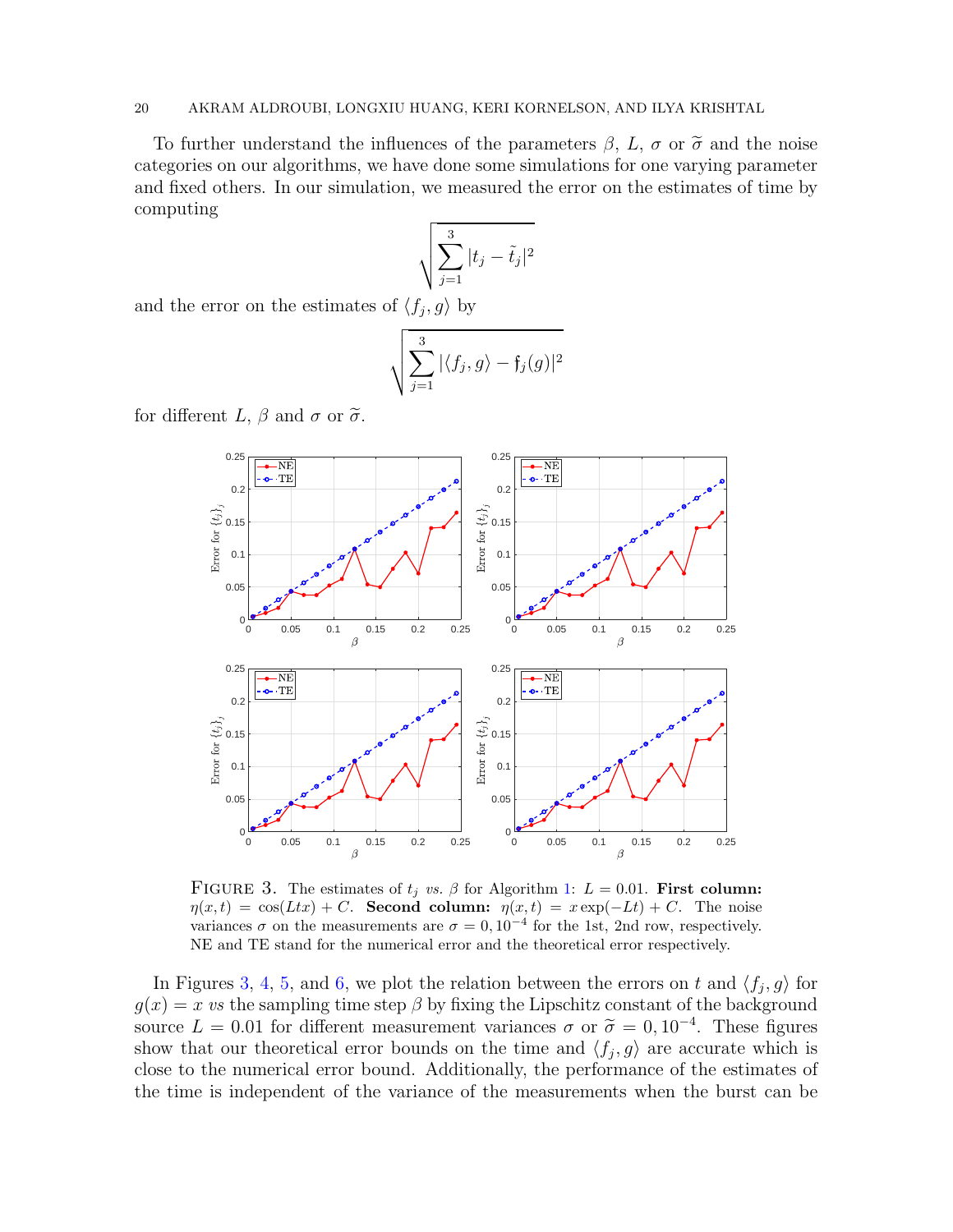detected. Meanwhile, as the variances of measurements increase, the theoretical error bounds become worse.

For Figures [7](#page-22-0) and [8,](#page-23-6) we fix  $\beta = 0.1$  and vary the Lipschitz constant L of the background source  $\eta(x, t)$ . These figures verify our theoretical bounds. We notice that the theoretical bound for Algorithm [2](#page-10-0) provides a very accurate estimation for the time and  $\langle f_j, g \rangle$  when the Lipschitz constant L is small.

<span id="page-20-0"></span>

FIGURE 4. The estimates of  $\langle f_j, g \rangle$  vs. β for Algorithm [1:](#page-5-0)  $L = 0.01$ . First column:  $\eta(x,t) = \cos(Ltx) + C$ . Second column:  $\eta(x,t) = x \exp(-Lt) + C$ . The noise variances  $\sigma$  on the measurements are  $\sigma = 0, 10^{-4}$  for the 1st, 2nd row, respectively.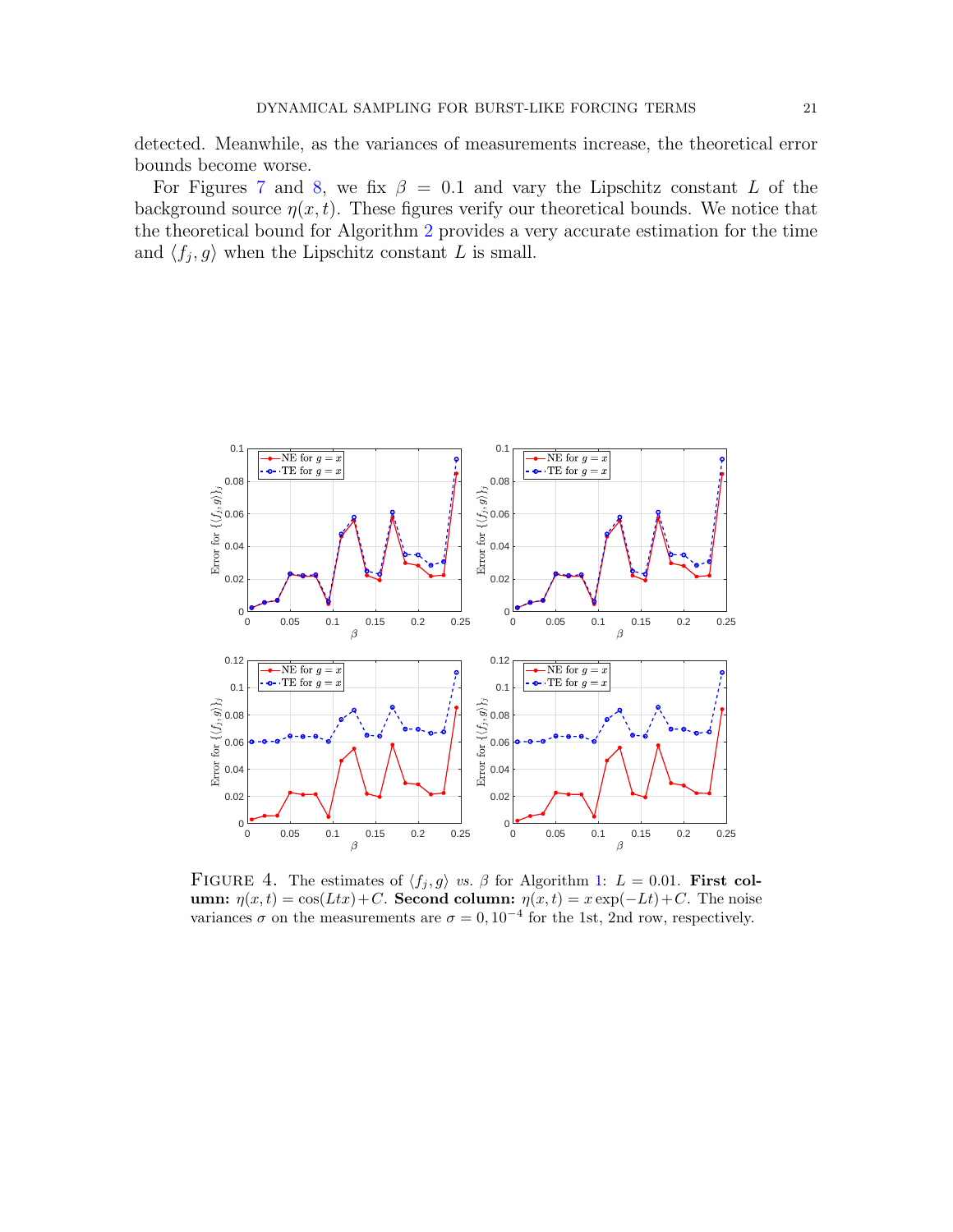<span id="page-21-0"></span>

FIGURE 5. The estimates of  $t_j$  vs.  $\beta$  for Algorithm [2:](#page-10-0)  $L = 0.01$ . First column:  $\eta(x,t) = \cos(Ltx) + C$ . Second column:  $\eta(x,t) = x \exp(-Lt) + C$ . The noise variances  $\sigma$  on the measurements are  $\tilde{\sigma} = 0, 10^{-4}$  for the 1st, 2nd row, respectively. NE and TE stand for the numerical error and the theoretical error respectively. The black vertical line represents the theoretical restrictions on  $\beta$  see Assumption [1.](#page-2-1)

<span id="page-21-1"></span>

FIGURE 6. The estimates of  $\langle f_j, g \rangle$  vs. β for Algorithm [2:](#page-10-0)  $L = 0.01$ . First column:  $\eta(x,t) = \cos(Ltx) + C$ . Second column:  $\eta(x,t) = x \exp(-Lt) + C$ . The noise variances  $\tilde{\sigma}$  on the measurements are  $\tilde{\sigma} = 0, 10^{-4}$  for the 1st, 2nd row, respectively. The black vertical line represents the theoretical restrictions on  $\beta$  see Assumption [1.](#page-2-1)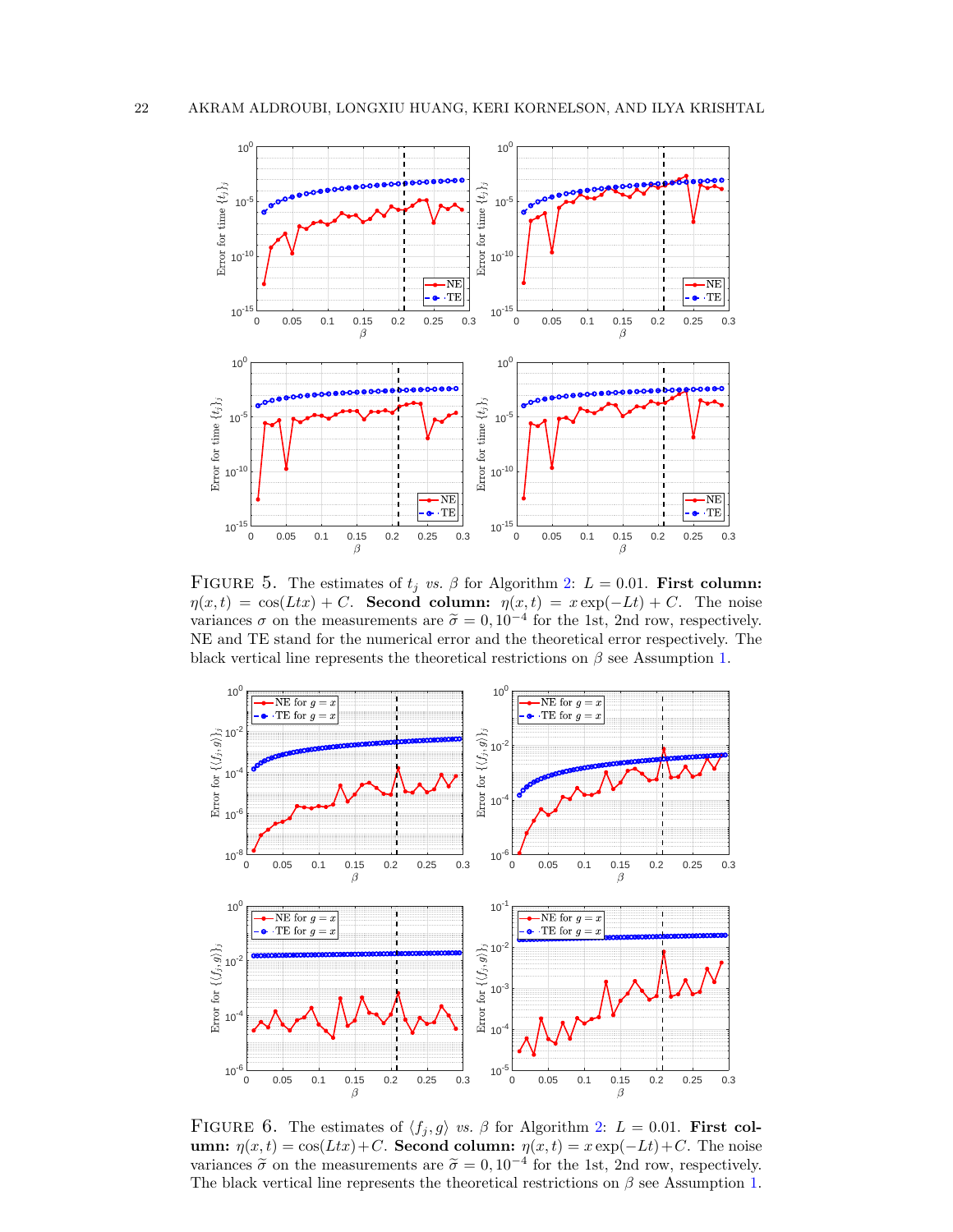<span id="page-22-0"></span>

FIGURE 7. The estimates of  $t_j$  vs. Lipschitz constant L for Algorithm [2:](#page-10-0)  $\beta = 0.1$ . First column:  $\eta(x,t) = \cos(Ltx) + C$ . Second column:  $\eta(x,t) = x \exp(-Lt) + C$ . The noise variances  $\tilde{\sigma}$  on the measurements are  $\tilde{\sigma} = 0, 10^{-4}$  for the 1st, 2nd row, respectively. NE and TE stand for the numerical error and the theoretical error respectively.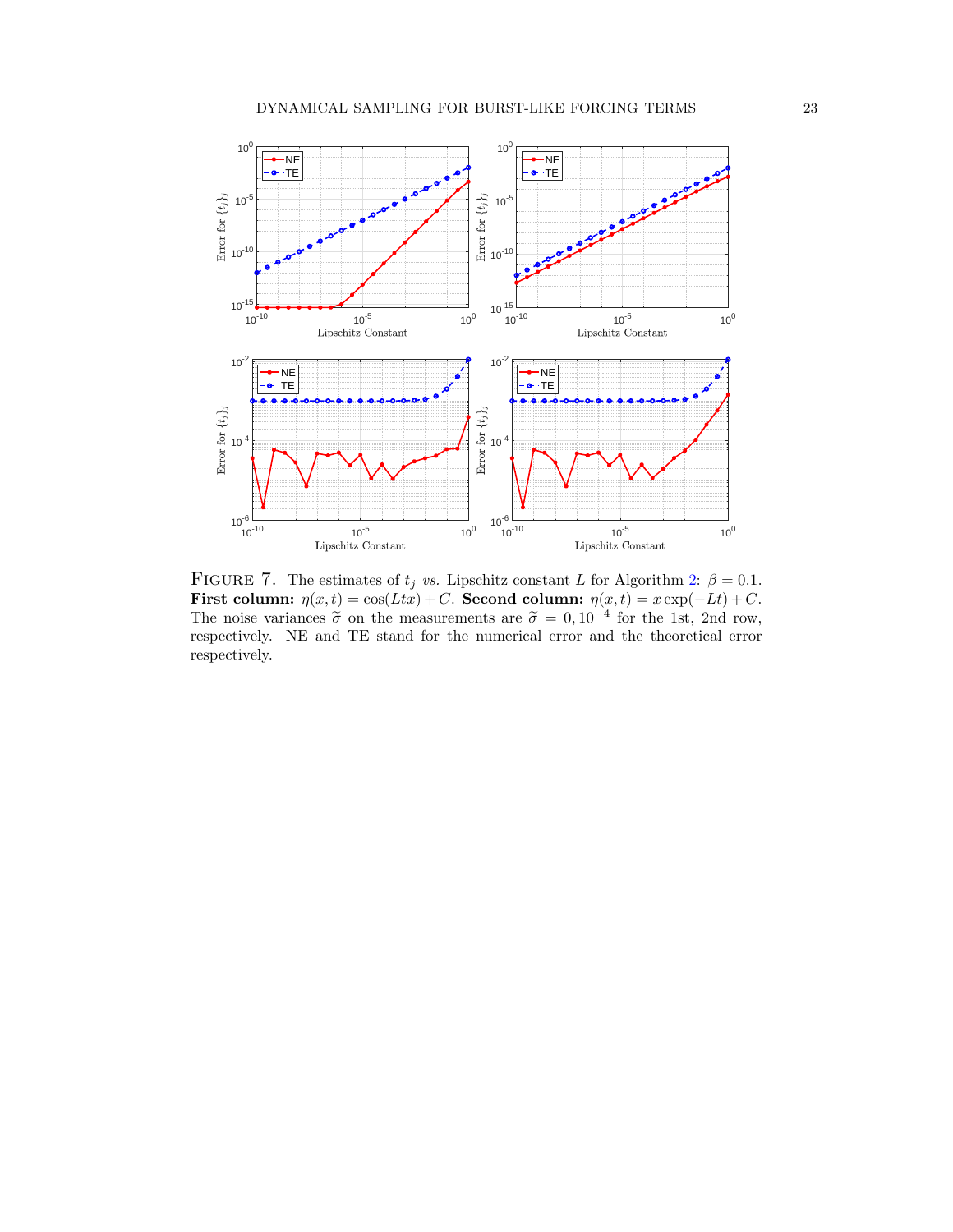<span id="page-23-6"></span>

FIGURE 8. The estimates of  $\langle f_j, g \rangle$  vs. Lipschitz constant L for Algorithm [2:](#page-10-0)  $\beta = 0.1$ . First column:  $\eta(x,t) = \cos(Ltx) + C$ . Second column:  $\eta(x,t) =$  $x \exp(-Lt) + C$ . The noise variances  $\sigma$  on the measurements are  $\tilde{\sigma} = 0, 10^{-4}$  for the 1st, 2nd row, respectively.

# **ACKNOWLEDGMENT**

The second author was supported in part by NSF DMS #2011140 and the Dunn Family Endowed Chair fund. The third author was supported in part by Simons Foundation Collaboration grant 244718.

# **REFERENCES**

- <span id="page-23-0"></span>[1] A. ALDROUBI, C. CABRELLI, A. F. CAKMAK, U. MOLTER, AND A. PETROSYAN, Iterative actions of normal operators, J. Funct. Anal., 272 (2017), pp. 1121–1146.
- <span id="page-23-1"></span>[2] A. Aldroubi, J. Davis, and I. Krishtal, Dynamical sampling: time–space trade–off, Appl. Comput. Harmon. Anal., 34 (2013), pp. 495–503.
- <span id="page-23-2"></span>[3] A. ALDROUBI, J. DAVIS, AND I. KRISHTAL, *Exact reconstruction of signals in evolutionary* systems via spatiotemporal trade-off, Journal of Fourier Analysis and Applications, 21 (2015), pp. 11–31.
- <span id="page-23-3"></span>[4] A. ALDROUBI, K. GRÖCHENIG, L. HUANG, P. JAMING, I. KRISHTAL, AND J. L. ROMERO, Sampling the flow of a bandlimited function, The Journal of Geometric Analysis, (2021), pp. 1–35.
- <span id="page-23-4"></span>[5] A. Aldroubi, L. Huang, I. Krishtal, A. Ledeczi, R. R. Lederman, and P. Volgyesi, Dynamical sampling with additive random noise, Sampl. Theory Signal Image Process., 17 (2018), pp. 153–182.
- <span id="page-23-5"></span>[6] A. ALDROUBI, L. HUANG, AND A. PETROSYAN, Frames induced by the action of continuous powers of an operator, Journal of Mathematical Analysis and Applications, 478 (2019), pp. 1059– 1084.